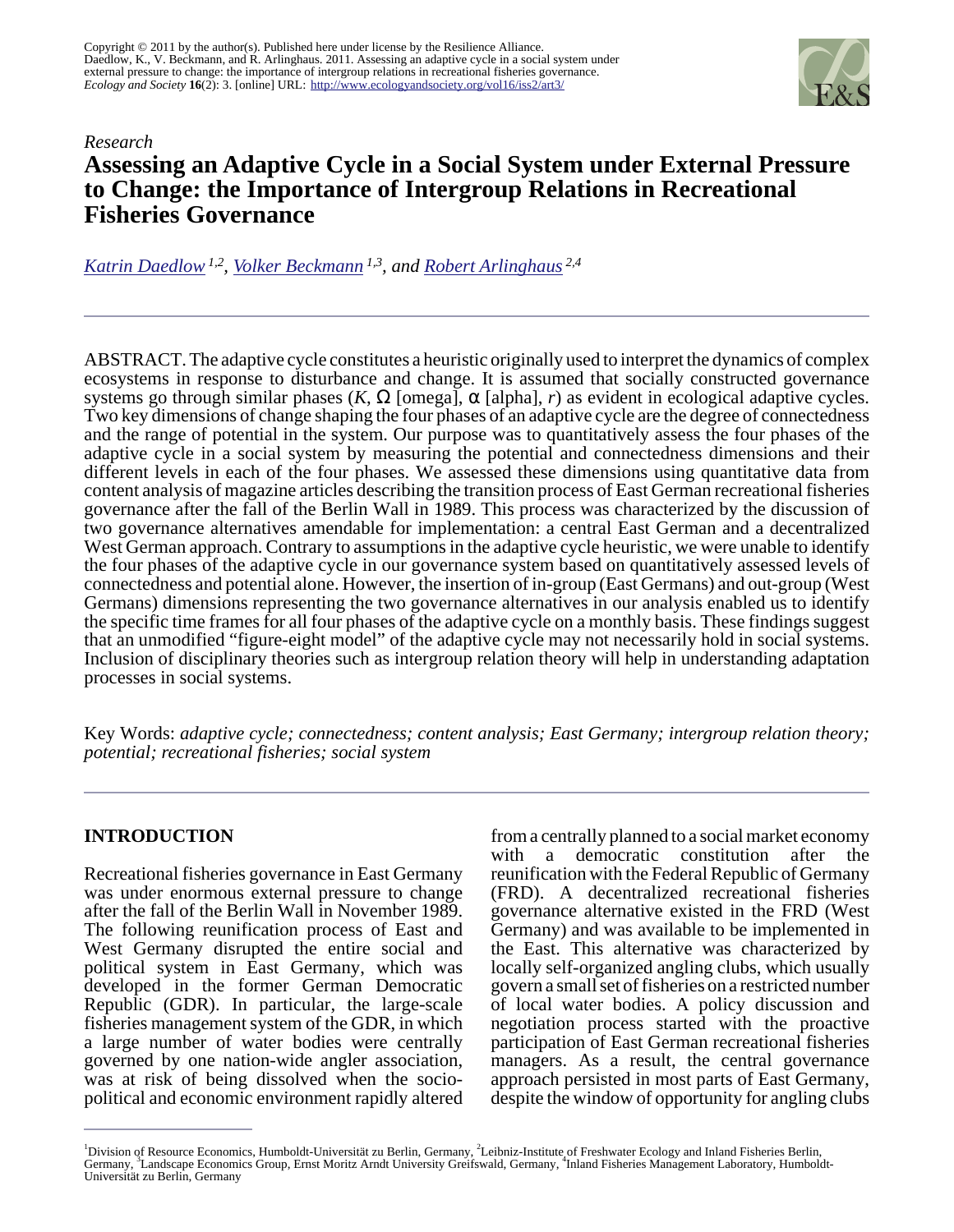to obtain independence in governance and management of local water bodies. This phenomenon attracted our interest because we wanted to evaluate whether the social system of East German recreational fisheries governance went through distinct phases of change amendable to the adaptive cycle heuristic (Holling and Gunderson 2002).

The adaptive cycle was originally conceptualized by Holling (1986, 2001) to interpret the dynamics of complex ecosystems in response to disturbance and change (Fig. 1). In terms of its dynamics, the adaptive cycle has been described as moving slowly from exploitation (*r*) to conservation (*K*), maintaining the conservation stage for a prolonged period, then developing very rapidly from *K* to release ( $\Omega$ ), continuing rapidly to reorganization ( $\alpha$ ) and back to exploitation (*r*; Holling and Gunderson 2002). Depending on the particular configuration of the system, the system can then begin a new adaptive cycle or alternatively it might transform into a new configuration, shown as an exit arrow in the popular "figure eight model" (Fig. 1). The adaptive cycle, which is one of five heuristics used to understand social-ecological system (SES) behavior (Walker et al. 2006), the other four heuristics being resilience, panarchy, transformability, and adaptability, is of considerable conceptual appeal, and it is claimed to be generally applicable to ecological and social systems as well as to coupled social-ecological systems (Gunderson et al. 2002).

For social systems, the adaptive cycle has been characterized by Holling and Gunderson (2002) as follows: in the phase of conservation (*K*) the system is hierarchically consolidated by tight organization and control, which precludes management or policy alternatives. In case of internal or external disturbances, the system progresses toward destruction  $(\Omega)$ , and the loss of control leads to the release of the accumulated capital, e.g., money, skills, mutual trust, and experience in organizations. In the following  $\alpha$  phase, a competition among entrepreneurial pioneers and/or surviving leaders occurs and leads to the reorganization of the system. In this phase, humans have the greatest chance for innovation and change. However, if the system and its entrepreneurial pioneers do not have the capacity to deal with the disturbance, the system will transform into a different configuration and enter a new adaptive cycle. If the system is resilient, i.e., capable of controlling the disturbance, the cycle proceeds to the exploitation phase (*r*) when a policy

plan is chosen among the various alternatives discussed during the α phase. In the *r* phase a progression toward the next *K* phase occurs as the winners of the political game restructure processes and policies for conservation. At this stage the system evolves into a *K2* phase with ongoing functions and controls similar to those of the original *K* phase (*K1*). The succession of the four phases is assumed to be generally applicable to all social systems (Gunderson et al. 2002) and thus, should have occurred also after the disturbance of East German recreational fisheries governance in 1989.

The two salient dimensions determining change in an adaptive cycle are connectedness and potential (Holling and Gunderson 2002). The connectedness dimension, represented by the horizontal axis in the visual depiction of the adaptive cycle (Fig. 1), stands for the ability of a system to internally control its own destiny (Holling 2001). It "reflects the strength of internal connections that mediate and regulate the influences between inside processes and the outside world – essentially the degree of internal control that a system exerts over external variability" (Holling and Gunderson 2002:50). The potential dimension, represented by the vertical axis of the cycle (Fig. 1), stands for the "inherent potential of a system that is available for change" (Holling 2001:393). Social or cultural potential can be characterized by the "accumulated networks of relationships – friendship, mutual respect, and trust among people and between people and institutions of governance" (Holling and Gunderson 2002:49). Furthermore, potential can be thought of as the range of accumulated resources such as knowledge, inventions, and skills that are available and accessible. According to the adaptive cycle heuristic, the levels of both dimensions differ during the course of the cycle along the four phases (Fig. 1). The adaptive cycle heuristic thus predicts that the four phases of the cycle can be distinguished based on distinct combinations of high or low potential and connectedness.

The objective of this study was to quantitatively assess the four phases of the adaptive cycle by measuring the potential and connectedness dimensions and their respective levels in the social system of East German recreational fisheries governance while undergoing transition and change. For the purpose of this study, we defined the structure of recreational fisheries governance as the arrangement of property rights holders and fisheries regulations for inland recreational fisheries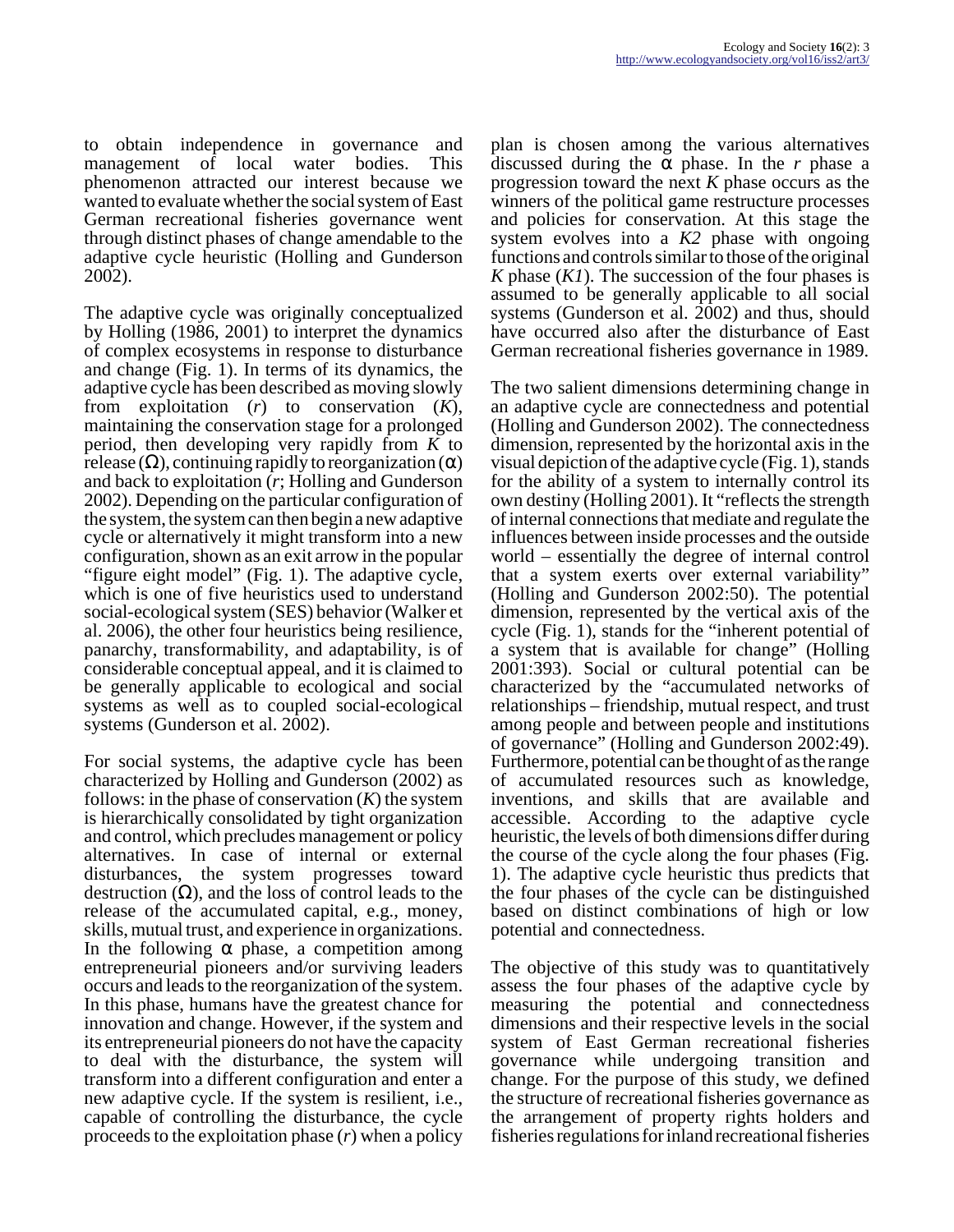**Fig. 1.** The adaptive cycle (Gunderson and Holling 2002:34) shows the four phases of adaptation along the connectedness and potential dimensions. (+) indicates high level and (-) indicates low level of connectedness and potential. Figure was adapted from: *Panarchy: understanding transformations in human and natural systems.* by Lance H. Gunderson and C.S. Holling, editors. Copyright © 2002 Island Press. Reproduced by permission of Island Press, Washington, D.C., USA.



in Germany. Holders of property rights for inland fisheries in Germany usually have both the right to catch fish and the duty to manage the resource sustainably (Arlinghaus 2006, Daedlow et al., *in press*). Thus, property rights holders govern the use of fish stocks within the legal limits defined by fisheries regulations. Furthermore, they decide and contract on recreational fisheries management, and can thus be defined as agents of the governance structure (Williamson 2002). Currently, angling clubs and angler associations are the dominant leaseholders of inland fishing rights for German freshwater ecosystems (Arlinghaus et al. 2002) and constitute common property rights regimes on fish resources (Daedlow et al., *in press*). The management boards of clubs or associations are therefore major agents of recreational fisheries governance in Germany. As mentioned above, the governance structure of recreational fisheries varies between East and West Germany because of a different institutional and cultural background before 1989 (Mau and Müller 1998, DAV 2004). During 40 years of separate historical developments, the East Germans constituted a group of recreational fisheries managers who were accustomed to topdown decision making in terms of operational

management practices over large geographical areas. By contrast, West German recreational fisheries governance was locally organized in small angling clubs while West German angler associations mainly fulfilled representative, lobbying, and information tasks. We assumed that the different historical backgrounds of East and West Germans in recreational fisheries governance would play a major role in our attempt to delineate the adaptive cycle based on the connectedness and potential dimensions in East German recreational fisheries governance after the socio-political disturbance in 1989.

## **LITERATURE REVIEW AND THEORETICAL BACKGROUND**

The very general properties of the adaptive cycle shaped by the distinct levels of the two dimensions, i.e., potential and connectedness, are supposed to provide a framework for assessing and describing adaptive change in ecological, social, and coupled SES (Holling and Gunderson 2002). A few studies stressed that some systems do not necessarily follow the adaptive cycle (Cumming and Collier 2005,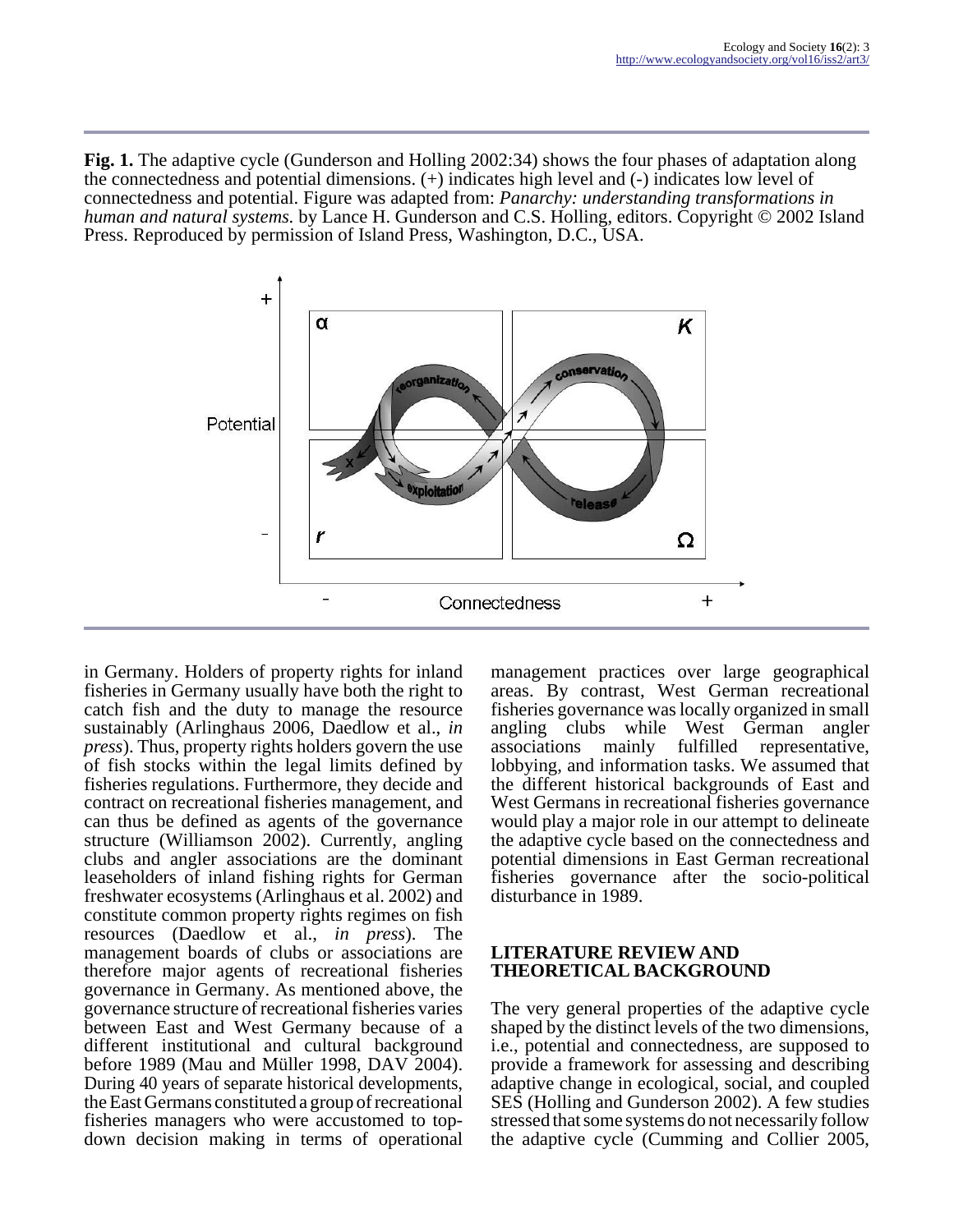Walker and Lawson 2006, Bunce et al. 2009). Most studies, however, have generally found the adaptive cycle heuristic to be useful for explaining changes in SES (Brunk 2002, Alcorn et al. 2003, Cocks 2003, Seixas and Berkes 2003, Abel et al. 2006). Most of these studies were explaining specific cycle phases such as the reorganization phase. However, some studies described and quantified the whole adaptive cycle in a SES. From a methodological point of view, most available studies used retrospectively qualitative reasoning (Peterson 2000, Bohensky 2008, González et al. 2008), or ecological, e.g., nutrient supply, and/or socioeconomic variables, e.g., timber harvest rates (Allison and Hobbs 2004, Beier et al. 2009), as well as dynamic models (Carpenter et al. 2001, Cumming and Collier 2005) to describe the adaptive cycle in SES. These studies thus exhibit a variety in methodological and analytical approaches and theoretical foundations while focusing on describing change in SES. Studies on adaptive cycles in social systems rather than SES are rare, however, and to our knowledge no research has attempted to quantitatively operationalize the different levels of the connectedness and potential dimensions as descriptors of particular phase transitions in a social system.

Two studies have explicitly focused on the two dimensions of connectedness and potential within an adaptive cycle when studying change in social systems. In the first study, Nkhata et al. (2008) provided a conceptual framework to represent the distinct phases of an adaptive cycle by analyzing long-term social relationships. They distinguished the connectedness and potential dimensions by considering trust and commitment as the two key attributes of the potential dimension, with trust referring to a state in which a party in a relationship adopts a belief that the other parties will not act against its interests (Luo 2002), and commitment referring to the energies and resources bonded by parties in long-term relationships (Ford et al. 1998). Similar to Holling and Gunderson (2002), the second dimension, i.e., connectedness, was defined by Nkhata et al. (2008) as the degree to which actors in social relationships are linked and the degree to which the strength of these links mediate change in social relationships. Based on a literature review, Nkhata et al. (2008) stressed the importance of both dimensions for facilitating the understanding of resilient social relationships. Their study revealed important concepts that should be included in quantitative analyses of phase shifts in social systems. In the second study, Abel et al. (2006)

emphasized that "connectedness, e.g. in social networks, can imply the potential to, e.g. manage common property resources" (Abel et al. 2006:17), but both connectedness and potential in social systems can fall under the same category "capital." They also defined various subcategories such as social, human, natural, physical, and financial capital and assessed different levels of these subcategories of capital based on interpretations of case studies in regional SES in Zimbabwe and Australia (Fig. 6 in Abel et al. 2006). When applying their framework to the case studies, Abel et al. (2006) were unable to identify the sequential passages of the phases that the adaptive cycle heuristic implies and concluded that greater inclusion of disciplinary social science theories is needed to describe transitions between various system stages in social systems. These studies indicate that applications of the adaptive cycle to social systems are limited, and it has remained a challenge to measure the dimensions of the adaptive cycle in social systems (Carpenter et al. 2001, Gunderson et al. 2002) and to assess similarities and differences of this cycle in SES and social systems (Westley et al. 2002, Davidson 2010).

In general, studies on social, ecological, and/or coupled SES acknowledged the key role that social groups, actors, and institutions play in explaining social system behavior and change (Westley 1995, Berkes and Folke 1998, Adger et al. 2002, Gunderson and Holling 2002, Westley et al. 2002, Lebel et al. 2006, Walker et al. 2006, Janssen et al. 2007). Research frameworks that incorporate social groups, actors, and institutions have been developed to understand dynamics in social systems when dealing with natural resource management issues (Anderies et al. 2004, Folke et al. 2005, Olsson et al. 2006, 2008, Biggs et al. 2010, Chapin et al. 2010). Folke et al. (2005), for example, highlighted the social sources of adaptation in SES and emphasized that actors draw on various knowledge systems and experiences for the development of a common understanding and policies. The interplay of actors and institutions is seen as central in transitions and transformations of SES (Olsson et al. 2006, 2008). In this context, the role of social groups in policy decision processes and their outcome for ecosystem management have been highlighted (Chapin et al. 2010) and decision making by humans is generally seen to be rooted in previous cultural experience and customary institutional environments (Smit and Wandel 2006). Furthermore, Holling and Gunderson (2002:49-50) pointed to the likely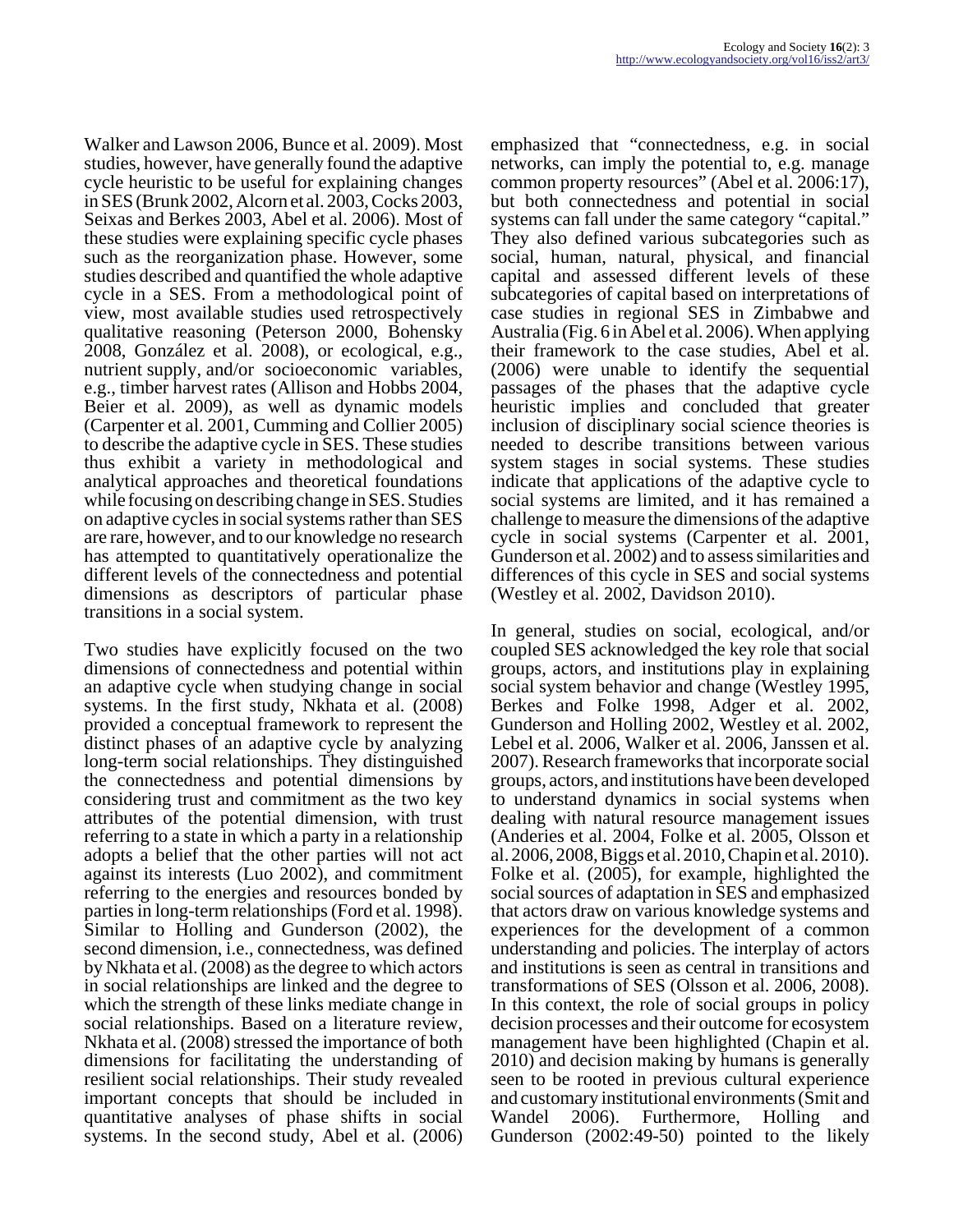importance of different social groups in a social system going through an adaptive cycle by including terms like "inside processes," "outside world," "among people," and "between people" in their definitions of connectedness and potential. However, to our knowledge, the influence of systematic differences among social groups based on distinct cultural and institutional backgrounds, such as possibly existing between East and West German recreational fisheries managers, has not been explicitly investigated in adaptive cycles or resilience studies. Thus, we extended our analytical approach to include intergroup relation theory when studying phase shifts in adaptive governance cycles.

Intergroup relation theory is a research field that investigates social group behavior while assuming systematic differences between distinct social groups that reflect group-based goals and orientations (Tajfel 1982, Fischer et al. 2007, Dovidio et al. 2009). Culture and identity are assumed to have major explanatory power in intergroup processes among different groups. Culture includes history, language, religion, preferences, beliefs, and attitudes. People who share a common history, language, or religion share the same identity and are members of the same group, usually defined as in-group (Worchel 2005). Consequently, a group of people who do not share this cultural background and who experienced different shared histories and customs form another belief system that can be defined as out-group (Worchel 2005). Tajfel and Turner (1979) argued that the social identity of individuals is partly based on the groups to which they belong and that individuals tend to provide advantages to their own group and discriminate against the out-group. Social identity studies revealed that East and West Germans can be treated as distinct social groups based on their socialization that occurred in completely different socioeconomic systems (Fuchs-Schündeln and Schündeln 2005, Kessler and Hollbach 2005, Alesina and Fuchs-Schündeln 2007, Fischer et al. 2007). These findings point to the importance of intergroup relations for human decision making in social systems in general, and for studies of policy decision processes involving East and West Germans in particular. Thus, in our analytical design, we assessed the progression of four phases of an adaptive cycle, based on connectedness and potential, and considered that the two governance alternatives in East and West Germany existing before 1990 represented distinct social groups with their own identities and customs in recreational fisheries resource governance.

#### **METHODS AND MATERIAL**

Our analysis of potential changes in East German recreational fisheries governance as an adaptive cycle was confined to the two dimensions potential and connectedness. The adaptive cycle heuristic includes the third dimension resilience (Holling and Gunderson 2002). The resilience dimension, defined as the capacity of the whole system to absorb disturbances and still maintain its ongoing functions and controls, captures system properties rather than explaining change as do the potential and connectedness dimensions (Holling and Gunderson 2002). Focusing on the potential and connectedness dimensions enabled us to sufficiently characterize the different phases of change in a potential adaptive cycle in East German recreational fisheries governance after the fall of the Berlin Wall in 1989. To be able to test the predicted levels of potential and connectedness in particular phases of the adaptive cycle (Fig. 1), we followed closely the definitions given by Holling and Gunderson (2002) and conceptualized both dimensions similar to Nkhata et al. (2008). Accordingly, we defined the connectedness dimension as the degree to which East German recreational fisheries managers were able both to control the processes in their management system and the corresponding angler community, i.e., internal connections, and to control for the influences from potential alternatives such as the West German governance approach, i.e., external variability. The potential dimension was defined as the value of connections within and between social groups by assessing the level of trust, respect, and/or friendship expressed by East German recreational fisheries managers toward their own community and toward the West German recreational fisheries community. We considered the effects of intergroup relations (Tajfel 1982, Worchel 2005, Dovidio et al. 2009) within and among different social groups in our analysis as ingroup, i.e., internal connectedness and potential within the group of East-Germans, and out-group dimensions, i.e., external connectedness and potential toward the group of West-Germans.

To assess all four dimensions, i.e., connectedness, potential, in-group, and out-group, we applied a novel approach using quantitative data from content analysis of articles in an angling magazine published by the East German umbrella angler association. These articles were assumed to be indicative of the values and opinions of leading managers in East German recreational fisheries governance during the transition process around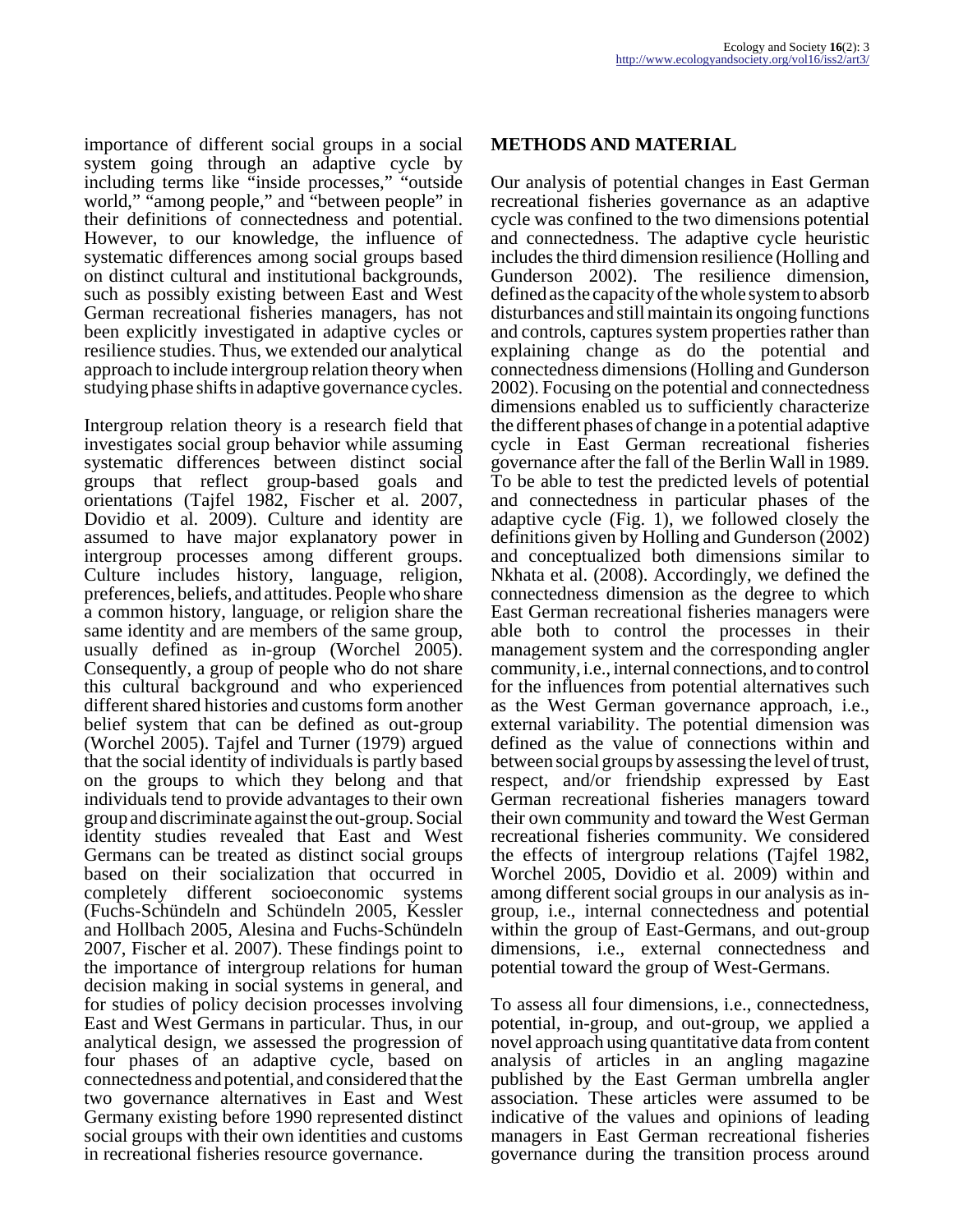1990. The monthly issues of the magazine were, and are, used by the leaders of the East German recreational fishing community to inform their members about recreational fisheries topics, including matters regarding organization, policy, regulations, and management. The managers, as the main stakeholders in the historical transition process, were, among other stakeholders, in charge of making decisions about the potential change or persistence of East German central recreational fisheries governance during and after the reunification. As authors of many of the articles in the angling magazine, the managers also expressed their perceptions about advantages and disadvantages of a potential transformation in the light of the West German governance alternative. Being aware that publication delay may have caused a time lag compared to the actual occasion of the underlying discussion, the articles provided adequate information about the current affairs in the decision making process in East Germany.

The traditional name of the East German angling magazine was *Deutscher Angelsport* (German Sport Angling). From October 1989 to April 1990 its publication was discontinued because of the revolutionary events in East Germany. From May 1990 onward, the magazine was published as a supplement in several angling magazines (*Fisch und Fang* until August 1991; *Rute und Rolle* until December 1996; *Esox* until December 2008; and since January 2009 in *Blinker*) and was renamed *Angeln und Fischen* (Angling and Fishing) in 1997. We evaluated the content of 25 cover articles from May 1990 to November 1994 (four in 1990, four in 1991, nine in 1992, five in 1993, and three in 1994) because the major discussion regarding the reorganization of recreational fisheries governance took place during that time period. From 1994 onward, the topic only appeared occasionally to substantiate the policy choice made in the early 1990s (one in 1995, three in 1996, four in 1997, one in 2000, and one in 2003). The choice to focus the analysis on cover articles rested on their prominent position to inform the readers of the magazine, assuming that the most important issues are positioned on the first page.

We used content analysis to evaluate the cover articles (Früh 2007). We developed a coding scheme representing four facets of analytical importance: the potential and connectedness dimensions and the in-group and out-group dimensions (Table 1). In our case, the in-group dimension represented positive

statements by East German managers about their own central governance approach as well as negative or critical perceptions toward West German managers and their local governance approach, which in turn indirectly emphasized positive statements about their own peer group and governance approach. The out-group dimension represented positive perceptions of East German managers toward the West German managers and their local governance approach and included negative perceptions about their own customary central system. In all codes, in-group and out-group were always connected to the dimensions connectedness and potential. The connectedness and potential dimensions were measured separately (Table 1). Similar to the definition of Holling and Gunderson (2002:50) and Nkhata et al. (2008), Pretty and Ward (2001) defined connectedness in social systems as different types of connections among groups and organizational levels; it is regarded as linkages developed for reciprocity and exchange processes within or among groups such as exchange of information, common meetings and celebrations, or trading of goods. Connectedness can also help to increase trust and friendship among groups or individuals (Pretty and Ward 2001). However, the causality between connectedness and trust is sometimes unclear (Rowley 1999). Trust, friendship, and respect are, by contrast, fundamental elements of Holling and Gunderson's (2002) definition of potential. Trust can be defined "as the belief that others will not deliberately or knowingly do us harm, if they can avoid it, and will look after our interests, if this is possible" (Newton 2007:343). It represents the value of a relationship, not the intensity of its connections. We followed this description and terminology when defining potential in our case study. In addition to trust, friendship, and respect, we also considered perceived skills of group members as an indicator of potential (Holling and Gunderson 2002).

We developed five subcategories to measure the potential dimension: abilities, group support, trust, respect, and friendship (Table 1). These different subcategories showed the perceived value of the relationship within the group of East German managers, i.e., in-group, and their relationship to West German management, i.e., out-group. For example, the abilities of East German recreational fisheries managers were emphasized in an article in April 1991: "There is no reason to discard all skills, which were developed in the former GDR even though this state does not exist anymore" (Schwandt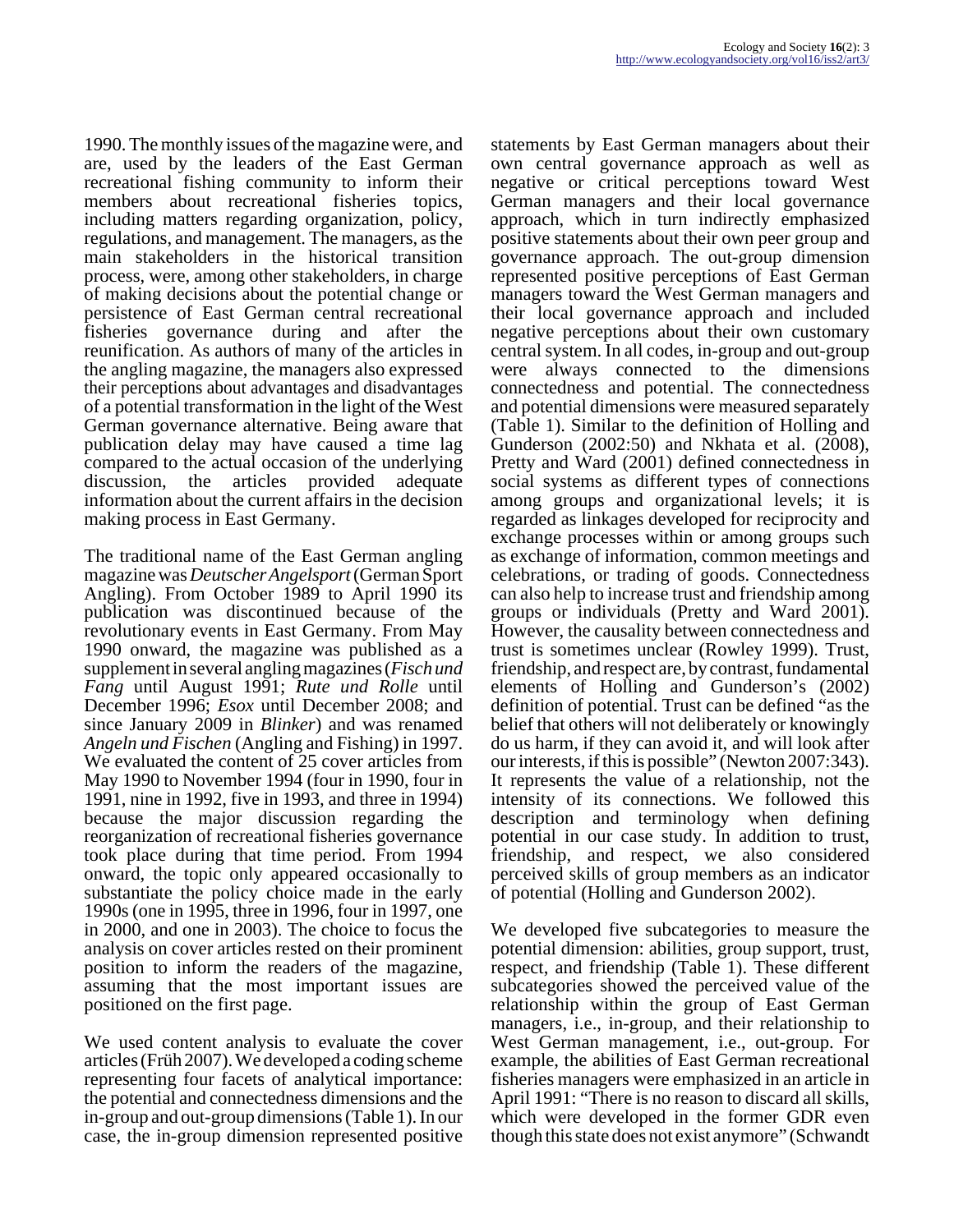**Table 1.** Coding scheme for the evaluation of the cover articles: five subcategories for the connectedness and the potential dimension (number of coded statements in brackets) were developed. Examples of identified statements for each subcategory and in-group and out-group dimensions are provided. Note: DAV = Deutscher Anglerverband, the East German umbrella association for anglers; VDSF = Verband Deutscher Sportfischer, the Association of German Sport Fisheries in the West.

| Examples of statements supporting<br>Examples of statements supporting<br>out-group (East towards West)<br>in-group (East)                        |                                                                                                                                                                |  |  |  |
|---------------------------------------------------------------------------------------------------------------------------------------------------|----------------------------------------------------------------------------------------------------------------------------------------------------------------|--|--|--|
|                                                                                                                                                   |                                                                                                                                                                |  |  |  |
| "The simultaneous membership in DAV and<br>VDSF is not possible" (Apr 1992)                                                                       | "Cooperation between DAV and VDSF<br>develops well" (Jun 1990)                                                                                                 |  |  |  |
| No code assigned                                                                                                                                  |                                                                                                                                                                |  |  |  |
| "We – the DAV provide a home for all anglers" No code assigned<br>(Jan 1993, Apr 1992)                                                            |                                                                                                                                                                |  |  |  |
| "Suggestions for cooperation were not<br>answered" (Oct 1992)                                                                                     | "Four working groups are going to meet every<br>three month" $\tilde{J}$ Uun 1990)                                                                             |  |  |  |
| "VDSF is not interested in an equal and<br>"On the way to an unified umbrella<br>proportional unification" (Sep 1992)<br>organization" (Dec 1990) |                                                                                                                                                                |  |  |  |
|                                                                                                                                                   |                                                                                                                                                                |  |  |  |
| "The VDSF will not blind itself when help and<br>were developed in the former GDR even though advice is needed" (Dec 1990)                        |                                                                                                                                                                |  |  |  |
| "Association meeting was a clear and<br>convincing vote for the continued existence and<br>legal capacity to act" (Apr 1991)                      | "Despite different starting points a common<br>understanding was created very fast" (Jun<br>1990)                                                              |  |  |  |
| "VDSF defamed DAV board members in<br>"Further trustworthy cooperation" (Dec 1990)<br>public" (Aug 1992)                                          |                                                                                                                                                                |  |  |  |
| "We do not have fears about contact but we<br>must be treated fair" (Aug 1992)                                                                    | "Convergence without fears about contact"<br>(Feb 1990)                                                                                                        |  |  |  |
| "We do not have any hopes for a partnership"<br>with the VDSF"<br>(Aug 1992)                                                                      | "Consultations in very jovial atmosphere" (Jun<br>1990)                                                                                                        |  |  |  |
|                                                                                                                                                   | "Protection of the achievements of the DAV"<br>(Apr 1991)<br>"There is no reason to discard all skills, which<br>this state does not exist anymore" (Apr 1991) |  |  |  |

1991:1, our translation). An example of out-group support was provided, by Deutscher Anglerverband (DAV), the East German umbrella association for anglers, of an East German manager valuing the relationship between East and West Germans as follows: "Despite different starting points, a common understanding was created very fast" (DAV 1990:1, our translation). An example of losing trust between DAV in the East and their West German equivalent, Verband Deutscher Sportfischer (VDSF) was, "VDSF defamed DAV board members in public" (Mikulin 1992:1, our translation), which indicated that verbal insults between both groups took place. We coded this statement under the in-group category because it had a negative connotation toward the West German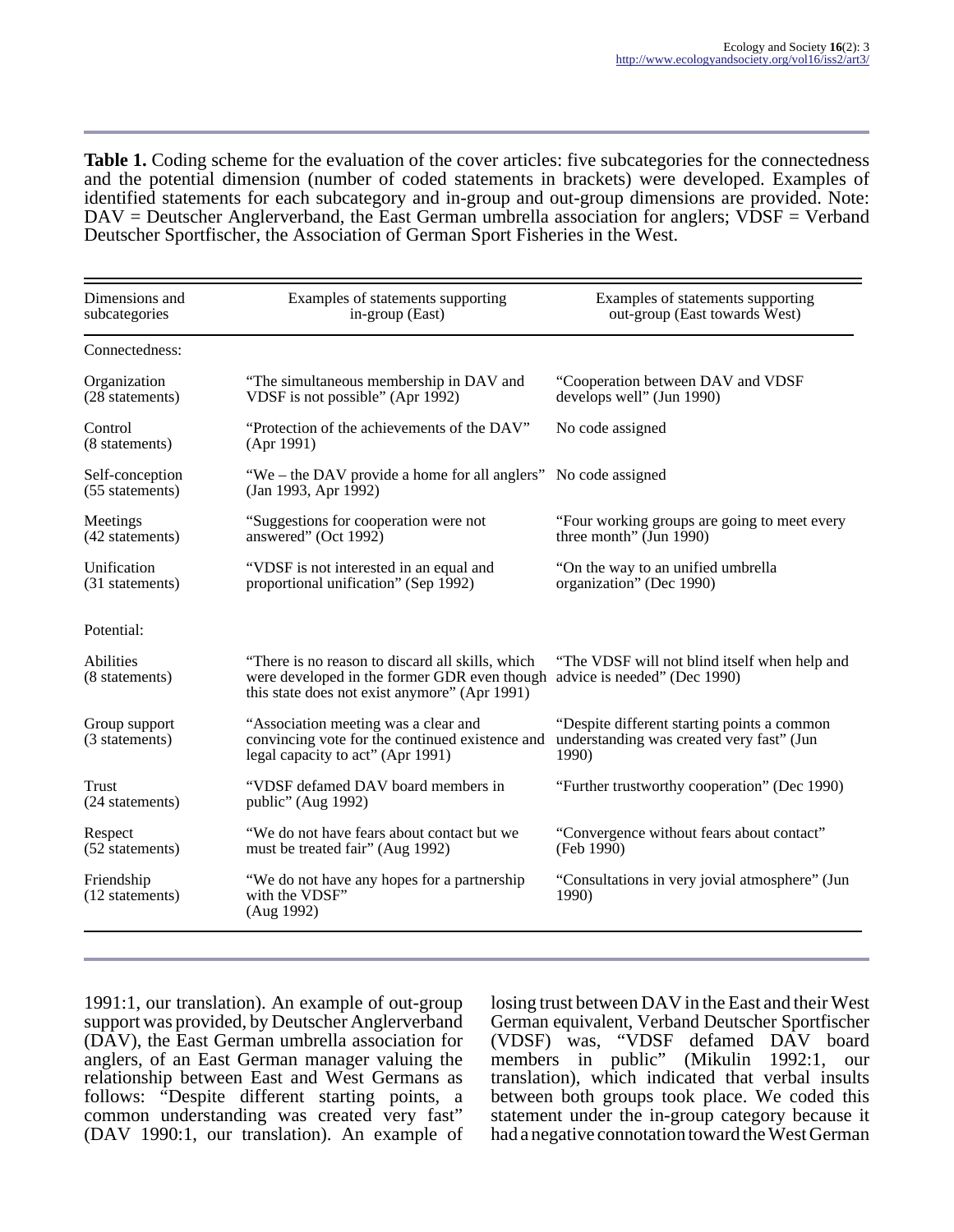managers and likely unified the East German group. A high frequency of statements about potential indicated the importance of certain relationships either within or between the two groups of East and West Germans.

To measure connectedness we developed five subcategories: organization, control, self-conception, meetings, and unification (Table 1). The subcategory 'organization' measured the level of control over group joining, i.e., being a member in either one or both of the East and West German groups. Statements were similar in the subcategory 'unification' in which East German managers expressed their opinion about a potential connection or union with the West German angler association. Under the subcategory 'meetings' we coded statements about actual or envisaged meetings between the groups or the refusal of meetings from one or the other group. With the subcategory 'selfconception' we aimed to capture statements that stressed common issues in fisheries governance either within one group or between groups. For example: "We – the DAV provides a home for all anglers" (DAV 1992:1, our translation), showing support for the East German angler association (Table 1). With 'control' we measured statements that indicated the achievements of a certain governance approach and were worth continuing. The frequency of statements about connectedness to one or the other group was assumed to indicate how rigid (high frequency) or loose (low frequency) the control of internal or external processes was.

Coding of statements was completed by two independent coders. When agreement could not be found, codes were excluded from the analysis (11% of all assigned codes). The data analysis included 263 coded statements. The codes were assigned to each paragraph (coding unit), with each paragraph being treated as a single unit of information. This was considered appropriate because treating sentences or even words as the basic unit of information breaks information into many small pieces and does not necessarily provide the full suite of meaning with respect to the writer's perceptions or opinions (Gläser and Laudel 2004, Früh 2007). Note that the examples of statements given in Table 1 to illustrate the subcategories are half sentences or sentences because they serve as anchors for the primary information coded in the particular paragraph. After the coding of the first five articles, the exploratively assigned codes were compared and discussed between the two coders. An

adjustment of the four main dimensions and their subcategories was not deemed necessary at this point. The average total intercoder reliability (0.76) was estimated following Holsti (1969) and ranged between 0.71 and 0.81 for the four dimensions (ingroup connectedness: 0.81; in-group potential: 0.81; out-group connectedness: 0.71; out-group potential: 0.72). The calculation of the intercoder reliability was based on the precondition that the codes referred to a specific paragraph in the text (our coding unit), not to the entire article (Früh 2007).

After the completion of the coding process, all codes assigned to a paragraph were summarized on a per article basis that was defined as the unit of analysis, according to the four dimensions of the coding scheme. We decided not to subdivide the analysis regarding individual subcategories such as 'friendship,' 'trust,' etc., because the distribution of the subcategories within the connectedness and potential dimensions did not influence the results. In addition, for two subcategories no statements were coded ('control' and 'self-conception' for outgroup, see Table 1). Thus, we analyzed data in pools related to the two dimensions, potential and connectedness, and further partitioned into the ingroup and out-group dimensions. To compare trends over time, we calculated the relative frequency of coded statements per dimension and article. After the calculation of the relative frequency of coded statements, we first looked for trends in the relative frequency of potential and connectedness statements over time. To test for temporal patterns, we first plotted the time series of the relative frequency of connectedness and potential statements with the in-group and outgroup information pooled. This was done because the adaptive cycle heuristic does not distinguish between in-group and out-group (Fig. 2). In a second step, we plotted connectedness and potential separately for the in-group and out-group dimensions (Fig. 3). Finally, we pooled the connectedness and potential dimensions together and plotted only the relative frequency of in-group and out-group statements separately (Fig. 4). Only in the last step of the analysis we were able to identify the four phases of the adaptive cycle. To help in understanding and interpreting our results, we added the four phases of an adaptive cycle identified in this last step to all figures in the results (Figs. 2 and 3).

As a supplementary data source, we also conducted 10 semistructured, in-depth interviews with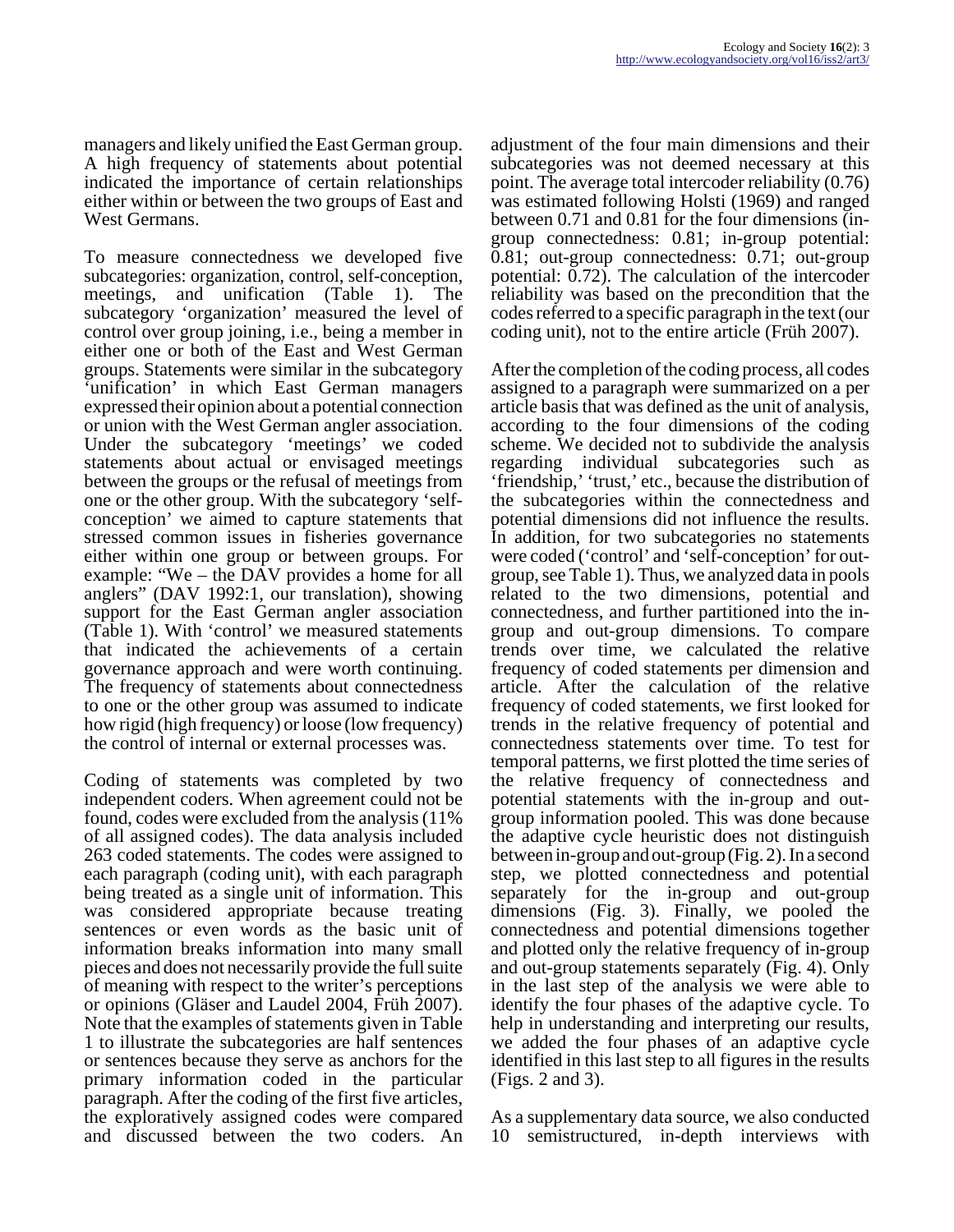**Fig. 2.** Predicted levels of potential and connectedness in the adaptive cycle (panel a, Holling and Gunderson 2002) and the levels of potential and connectedness assessed as relative frequencies of connectedness and potential statements in our case study (panel b). Phases shown are derived from Fig. 4 and serve for illustrative purpose.



contemporary recreational fisheries managers to obtain insights into the historical sequences of decision making during the transition process in recreational fisheries governance after the fall of the Berlin Wall. Almost all interviewees were key members of East German recreational fisheries associations on the national or district level and were responsible for resource management and decision making during the transition process. The semistructured, open questionnaire used for the interviews was divided into three parts that covered the following subject areas: (1) recreational fisheries governance in the former GDR, (2) decision making during and after the reunification, and (3) recreational fisheries governance in East Germany today. Historical facts were similarly described by all interviewees. Based on these data, we collected qualitative information about adaptation and persistence in the governance structure and about the actual sequence of the transition process, e.g., when the decision for adapted central governance in large parts of East Germany took place. We structured and headlined the system narrative based on the information given in the interviews according to phases and key attributes of the adaptive cycle heuristic. Providing the qualitative information first facilitates the understanding of the patterns visible in the quantitative analysis of the magazine articles.

# **RESULTS**

## **System origin and growth of internal connections: connectedness**

After the Second World War, in 1949, the new GDR state was founded on East German territory. The central socialist government broke with the tradition of recreational fishing rights tenures by local angling clubs that existed prior to the end of the Second World War. In the 1960s, the GDR established a central fisheries management system with a nation-wide fishery law for inland waters regulating recreational and commercial fishing rights, fish production, and fish resource use such as size-based harvest limits and closed seasons. Recreational fisheries management was mainly organized by the national angler association, called "DAV of the GDR" (Deutscher Anglerverband der DDR), which was founded in 1954 (Winkel 1998, DAV 2004). The DAV played a paramount role in recreational fisheries governance and management, and fisheries authorities focused on commercial fisheries. The DAV, authorized by the national government to use and manage all recreational fisheries, was responsible for the planning and execution of local and regional management measures such as fish stocking or determination of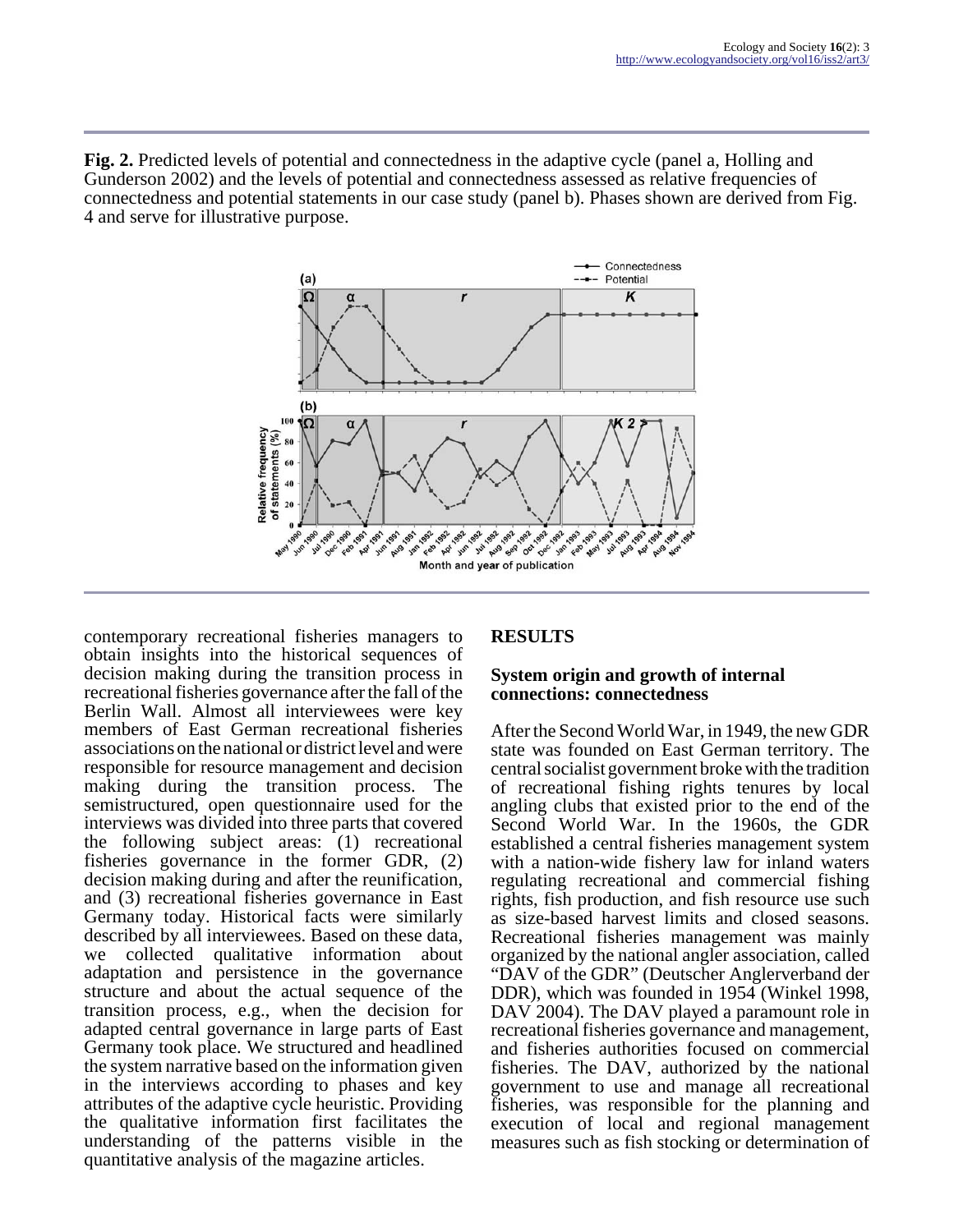

**Fig. 3.** Relative frequency of connectedness and potential statements separated by in-group and outgroup dimensions. Phases shown are derived from Fig. 4 and serve for illustrative purpose.

access and use regulations. The umbrella association in the capital Berlin appointed all recreational fisheries managers on the district or county level. Associations on the district or county level in collaboration with the angling clubs on local levels supported the umbrella association inter alia in terms of fish stocking measures, guarding of waters, anglers' education, monitoring of fish resources, and anglers' behavior. Thus, the DAV angler association controlled the entire system and mediated and influenced decision making for recreational fisheries management.

#### **Accumulation of internal system resources: potential**

From the recreational fisheries managers' perspective, fisheries governance in the GDR was generally well functioning under the conditions of a planned economy (Winkel 1998, DAV 2004). Angler desires were thought to be generally satisfied because of exceptionally low fees for membership and fishing permits, and the easy access to angler association waters nationwide. The number of fishing permits for nonpredatory fish was not restricted by the DAV or fisheries authorities. The

DAV also ran several fish production facilities to produce fish for stocking programs. The recreational fisheries management system in the GDR highly depended on voluntary work, but the people in charge had several benefits from voluntary engagement, e.g., days off from work, and the managers' work was highly appreciated by society. For instance, stocking programs and recreational fisheries in general were considered important by political decision makers because they assisted fish supply in the GDR, provided valuable forms of recreation, and facilitated social cohesion and social capital. Management problems arose from a number of external factors, for example, from supply limitations for angling tackle and other technical equipment, from limited access to production facilities for desired fish species other than the abundantly available carp (*Cyprinus carpio* L.) for stocking programs, or from industrial pollution that endangered fish stocks in rivers and lakes. Nonetheless, based on mutual experiences and work relationships, it was perceived by the interviewees that recreational fisheries governance developed into a generally well-functioning *K* state after the implementation of a centrally planned economy in the GDR, with notably high internal potential and connectedness levels.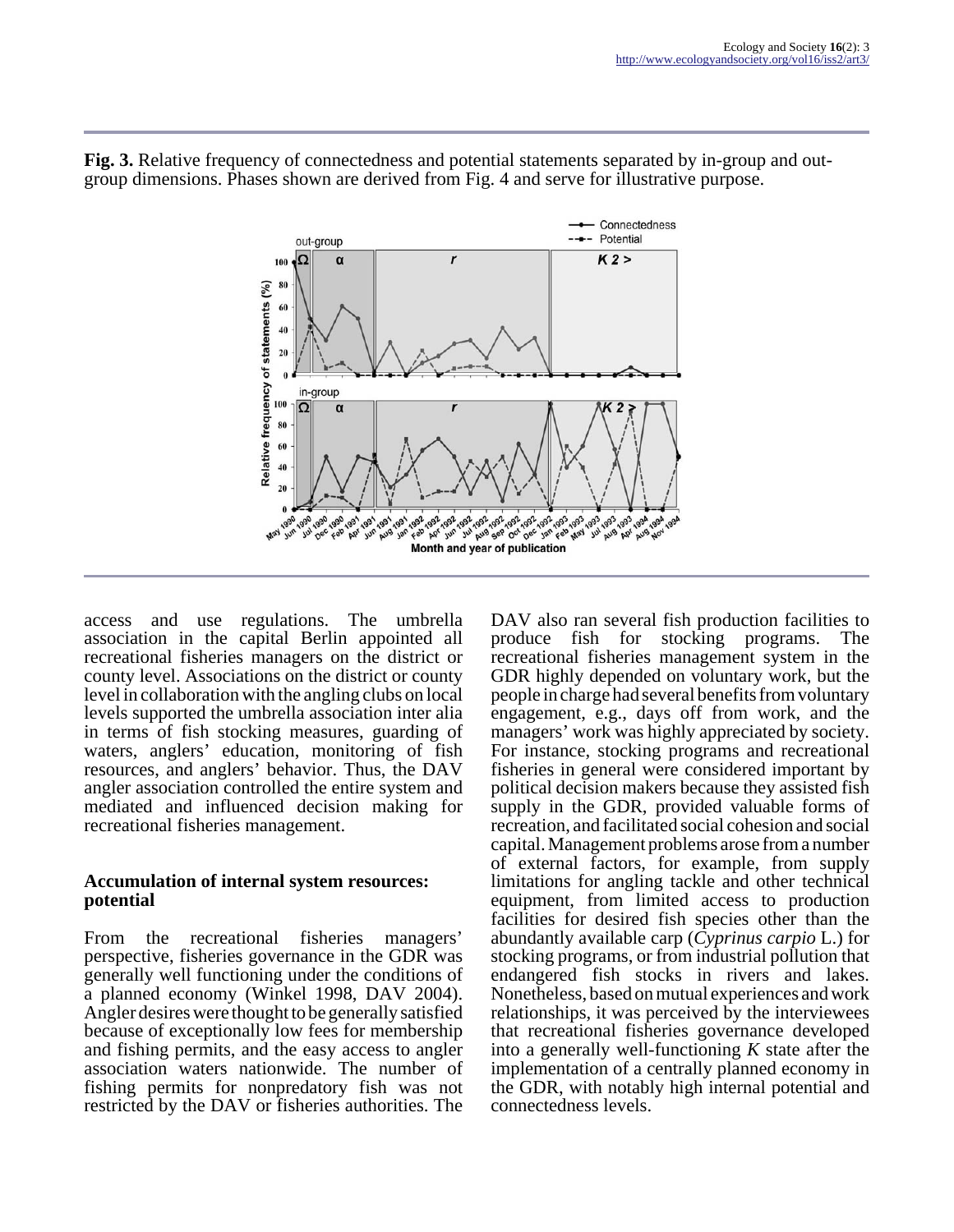

**Fig. 4.** Relative frequency of in-group and out-group statements showing the phases of an adaptive cycle.

#### **The governance alternative in West Germany: external variability in the background**

The governance alternative of West German recreational fisheries was, and is characterized by a decentralized governance approach in which local angling clubs rather than umbrella angler associations own or lease fishing rights (Arlinghaus et al. 2002, Arlinghaus 2006). Since about 125 years ago, recreational fishers started to lease or buy fishing rights for local lakes and rivers from water owners such as state authorities or counties (Haase 2000). This historically emergent governance approach continued to exist in West Germany after the Second World War. The duties and rights of resource management, particularly regarding the planning and execution of fish stocking measures and the implementation of specific access and use regulations, e.g., size-based harvest limits, were usually held by angling clubs at the local level as long as they were in line with the minimum standards set by the state-specific fisheries legislation. This can create comparatively expensive and restrictive memberships in angling clubs in areas with high population density where competition for scarce waters held by angling clubs is high. Moreover, angling activity on other waters from neighboring angling clubs requires new membership and angling permits. This small-scale governance approach, which was and is still

functional today in West Germany, has advantages because of local monitoring of water bodies and local accountability to fisheries management (Daedlow et al., *in press*). Any contact or cooperation between East German and West German recreational fisheries managers before 1989 was forbidden by the GDR.

## **Externally induced disturbance in 1989 and system reorganization**

The rapid reunification process that started in 1989 was a heavy disturbance and externally motivated "surprise" for the East German recreational fisheries community that initiated a release phase  $(\Omega)$  from the *K* state. A need for a major change in recreational fisheries governance was not originally perceived in the East German angling community and among its managers. In this emerging window of opportunity, discussions about potential improvements to the customary governance approach started on local, regional, and national levels, such as the question whether small angling clubs rather than large associations should become owners or leaseholders of fishing rights similar to West Germany. Some East German recreational fisheries managers and anglers seriously considered implementing this alternative during the  $\alpha$  phase after the fall of the Berlin Wall in November 1989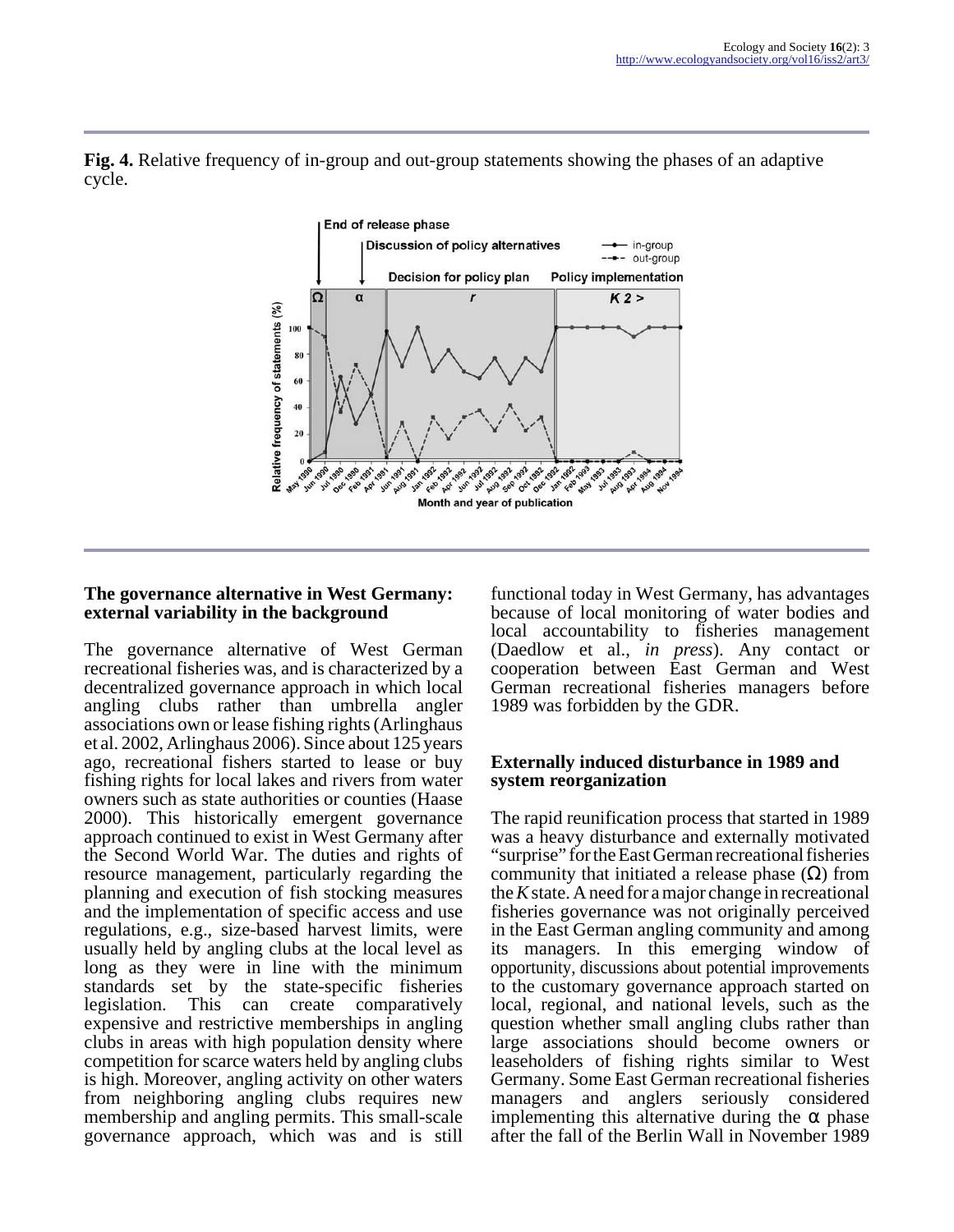to replace the more centralized approach to recreational fisheries governance of the GDR. In addition, West German civil servants, who were used to local level fisheries governance, were delegated to support the East German fishery administration and stakeholders in the formulation and implementation of new fishery laws and administrative regulations. With the fast change of the political and economic system, the East German recreational fisheries managers were forced to rapidly adapt to the newly implemented West German Civil Law Code. However, the majority of managers argued against the local governance approach questioning the success of inexperienced angling clubs in East Germany. This suggested a lack of out-group potential and a lack of belief in the skills and experience of local angling clubs to manage fisheries independently of a large umbrella angler association. Furthermore, numerous East German anglers on the local level were highly insecure about future developments, and tended to welcome customary decision making by regional and national managers, suggesting high in-group potential and connectedness. The historical changes and policy decision processes were under enormous time pressure and were perceived as highly challenging for East German recreational fisheries policy makers and managers because of their unknown character. This caused transaction costs in terms of time, money, and learning as evidenced by all contemporary witnesses.

## **Persistence of central governance characteristics after 1989**

At a major angler association meeting held in February 1991 in Pätz with representatives from all states in East Germany, the East German recreational fisheries managers decided to maintain the customary central governance approach developed in the former GDR (DAV 2004). This date marked the decision for a policy plan (*r*) and the legally required adaptations were executed, e.g., the subrogation of fisheries sovereignty from the federal to the state level. Elections were held in clubs and associations to assign managers in charge, and fishing rights were re-leased to the newly founded state angler associations, which replaced the national umbrella association as former management decision maker. In general, East German managers opted against the implementation of the West German governance alternative. In terms of the adaptive cycle heuristic, an option for

the West German approach would have meant a system transformation moving fisheries governance into a new configuration. Instead, the similar pattern in structure and function indicates the resilience of recreational fisheries governance in East Germany. However, one can now also find some independently organized angling clubs with their own fishing rights, in particular in southern parts of East Germany. Today, two independent umbrella angler associations exist on the national level in Germany representing the different governance approaches for recreational fisheries between East and West, the DAV in the East and the Association of German Sport Fisheries (VDSF) in the West, with associated members in both parts of Germany. Overall, the East German recreational fisheries governance system exhibited a high degree of institutional persistence (K. Daedlow, V. Beckmann, M. Schlüter, and R. Arlinghaus, *unpublished data*).

## **Content analysis of cover articles**

To test for the sequences of the four phases of an adaptive cycle along with their time frames, we quantitatively evaluated the two dimensions, potential and connectedness, together with the ingroup and out-group dimensions by using content analysis of magazine articles published by the East German angler association. The results of the first step of our content analysis, i.e., time series of pooled connectedness and potential statements, did not show any obvious pattern (Fig. 2b). Thus, the time series trends for connectedness and potential did not support the assumptions derived from the adaptive cycle heuristic (Fig. 2a). For example, in the  $\alpha$  phase, potential should be high and connectedness low, but this was not visible in the pooled relative frequencies of the potential and connectedness dimensions. When we then looked at connectedness and potential statements separately for the in-group and out-group (Fig. 3), we were able to see one trend over the whole time period: the codes assigned to the connectedness and potential dimensions in the out-group category were decreasing from the  $Ω$  to the  $K2$  phase (Fig. 3, top panel), whereas the codes assigned to the connectedness and potential dimensions in the ingroup category were increasing (Fig. 3, bottom panel). Although we were able to identify these distinctive trends of increasing in-group and decreasing out-group statements (Fig. 3), we were still unable to completely trace the theoretically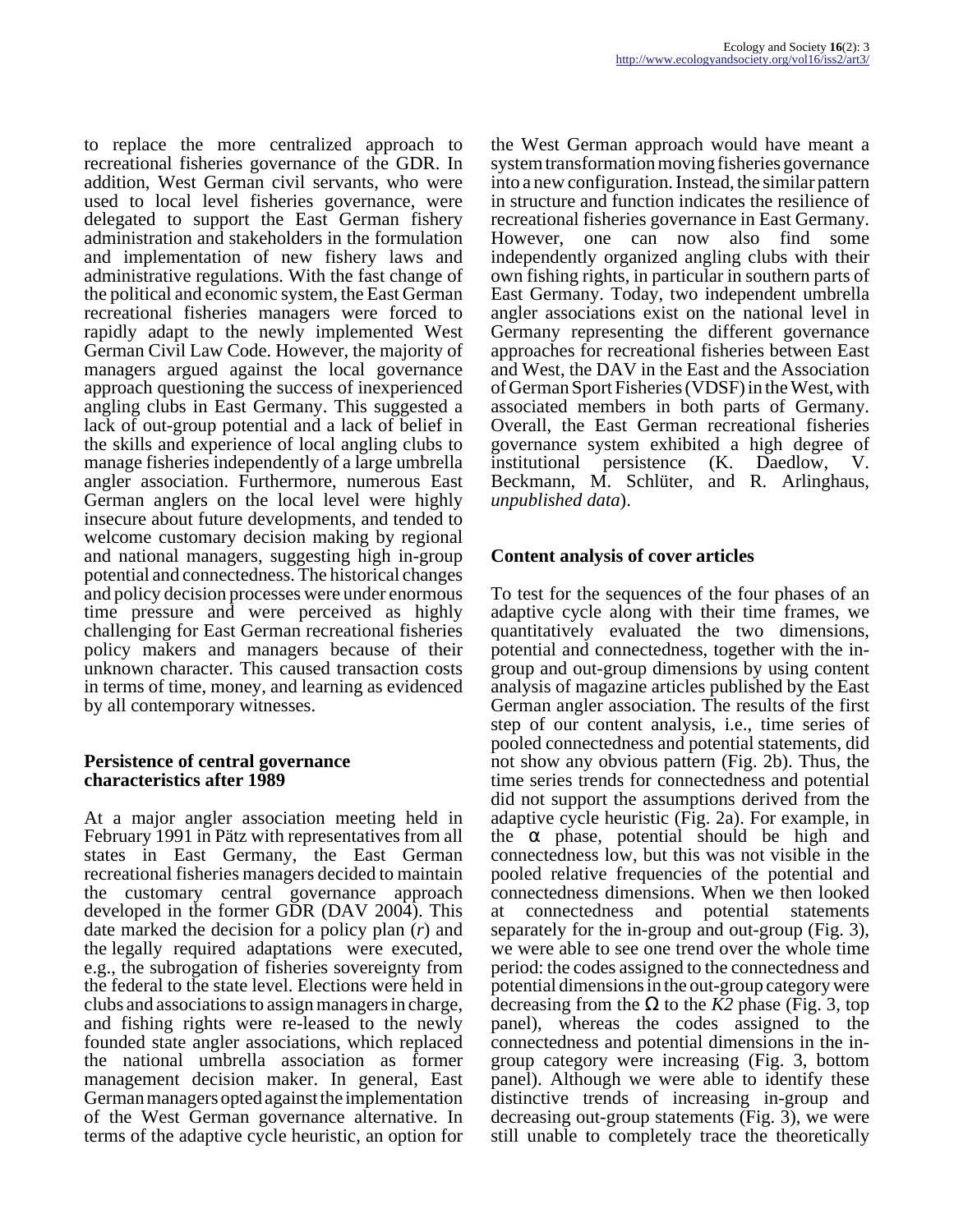assumed combinations of low and high levels of connectedness and potential as predicted in the adaptive cycle heuristic (Table 2). Aside from the dominance of connectedness over potential statements regardless of the in-group and out-group dimensions, we ascertained three main differences from theoretical assumptions. First, the release phase  $(\Omega)$  showed both a low degree of connectedness and potential in the social group, which had to face the change (in-group), and a high degree of connectedness and potential toward a social group, which offered an alternative in recreational fisheries governance (out-group). Second, in the reorganization phase  $(\alpha)$  we saw in both the in-group and out-group dimension a high frequency of connectedness statements, which were inversely related to the prediction of the adaptive cycle heuristic (Table 2). Third, the assumed low frequency of connectedness and potential in the exploitation phase (*r*) could only be affirmed for the out-group category, whereas in the in-group category connectedness and potential were already high. The same pattern occurred in the *K1* and *K2* phases (Table 2). In summary, the level of in-group and out-group connectedness and potential varied substantially over time with no obvious pattern clearly demarcating the four phases of an adaptive cycle.

The four phases of an adaptive cycle emerged clearly once we grouped connectedness and potential dimensions together and plotted the trend only with the relative frequencies of in-group and out-group statements from the pooled data (Fig. 4). The first two articles (May and June 1990) contained a high frequency of supporting statements regarding the West German (out-group) governance alternative (Fig. 4). Taking the externally induced disturbance as an opportunity for change, articles in both May and June 1990 pointed to a critical rethinking of the customary central governance approach by the East German anglers' community in the  $\Omega$  phase. A phase of discussion about the two policy alternatives  $(\alpha$  phase) started, indicated by marked up and downs of the in-group and out-group statements in the three cover articles from July 1990, December 1990, and February 1991 (Fig. 4). The discussion halted in April 1991 when in-group statements started to dominate all articles. This dominance continued until November 1994 (Fig. 4). In the article from April 1991, the board of the national umbrella association declared the maintenance of the central governance approach at the state and regional level in East German

recreational fisheries (Schwandt 1991) after the decision was made at the extraordinary association meeting in February 1991 (start of policy plan phase *r*). Some out-group statements were still expressed until October 1992. Growing self-confidence was represented by high in-group frequencies of connectedness and potential during the *r* phase (Fig. 4), which stabilized on a high level from December 1992 onward (*K2* phase). Thereafter, out-group statements almost completely disappeared. This was a clear signal of in-group identity and the perceived superiority of one's own customary governance approach. In summary, the distinct examination of the in-group and out-group dimensions revealed the strongest patterns in the results regarding the demarcation and development of the different phases of the adaptive cycle in the East German recreational fisheries governance system (Fig. 4).

#### **The time frames of the four phases synthesized from interviews and cover articles**

Our findings from the content analysis of cover articles in conjunction with the narrative of the transition process can be stylized as the four phases of an adaptive cycle of East German recreational fisheries governance after 1989 (Fig. 4, Table 3). The *K1* phase represented the central governance approach in East Germany, which was implemented from the early 1950s onward and worked sufficiently for 35 years until the start of the transition process in 1989. The beginning of the  $\Omega$ phase could be traced to the discontinuation of the publication of the East German anglers' magazine from October 1989 to April 1990. The public discussion about the future of East German recreational fisheries governance started with the publication of the first magazine issue in May 1990. Accordingly, the  $\Omega$  phase of the adaptive cycle was estimated to have taken about nine month from October 1989 to June 1990. The  $\alpha$  phase, which started around July 1990, lasted for about eight months. As assumed in the adaptive cycle heuristic, the  $\Omega$  and  $\alpha$  phases were faster than the others phases of the adaptive cycle. The *r* phase continued for 1.5 years after the final policy plan was agreed upon in February 1991 and published in April 1991. The policy plan was implemented from December 1992 onward (*K2*). Thus, the full progression of adaptation from the end of the *K1* phase (October 1989) to the start of the *K2* (December 1992) lasted about three years.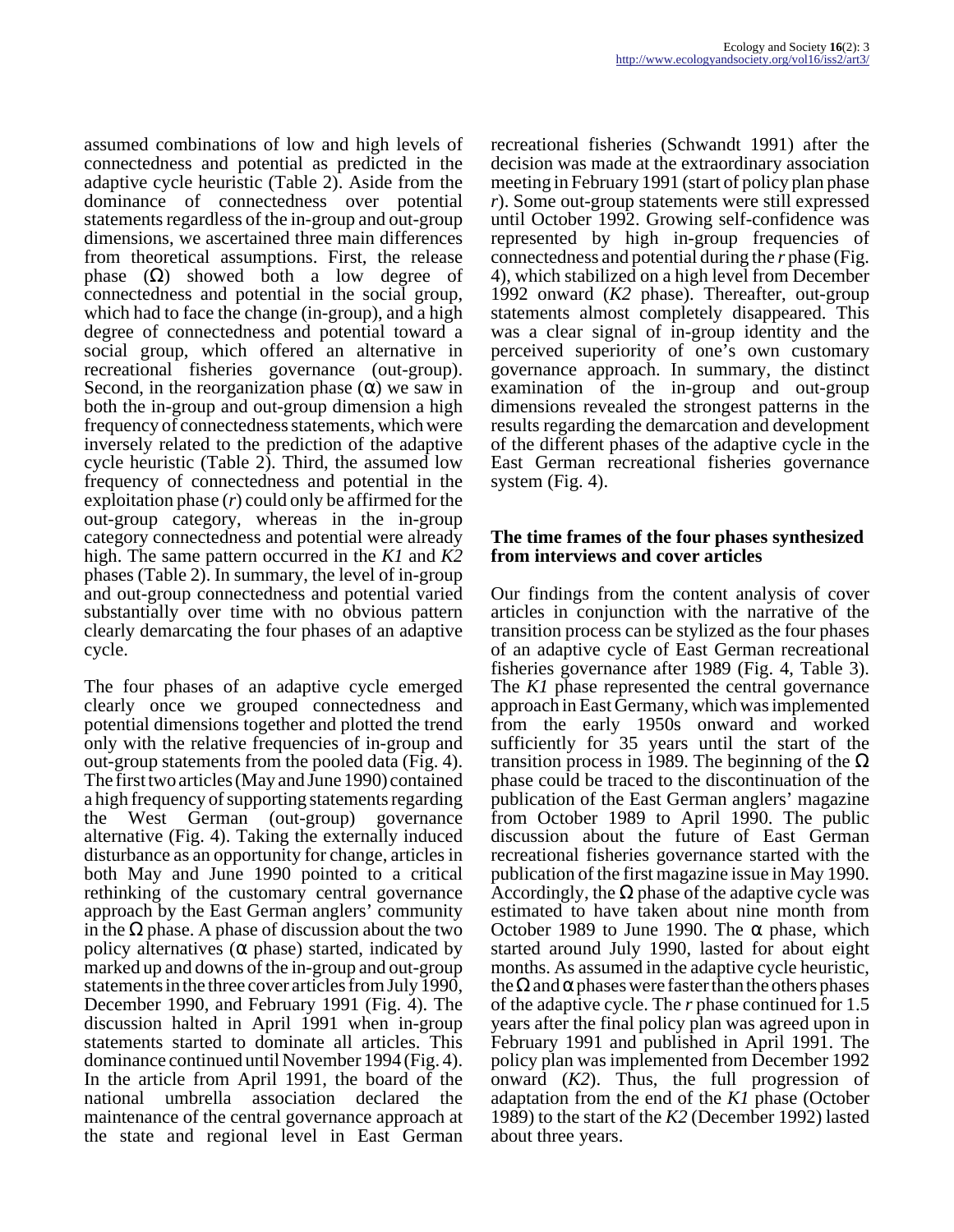|          | Prediction from the adaptive<br>cycle heuristic |              |          | Results from the case study system |              |                 |             |               |           |           |  |
|----------|-------------------------------------------------|--------------|----------|------------------------------------|--------------|-----------------|-------------|---------------|-----------|-----------|--|
|          |                                                 |              |          |                                    |              | total           |             | in-group      |           | out-group |  |
|          | $\mathsf{C}$                                    | $\mathbf{P}$ |          | $\mathcal{C}$                      | $\mathbf{P}$ | $\mathcal{C}$   | $\mathbf P$ | $\mathcal{C}$ | ${\bf P}$ |           |  |
| K        | $+$                                             | $+$          | K1       |                                    |              |                 |             |               |           |           |  |
| Ω        | $+$                                             |              | $\Omega$ | $^{+}$                             |              |                 |             | $+$           | $^{+}$    |           |  |
| $\alpha$ |                                                 | $+$          | $\alpha$ | $+$                                |              | $+$             |             | $+$           |           |           |  |
| r        |                                                 |              | r        | $^{+}$                             | -            | $+$             | $+$         |               |           |           |  |
|          |                                                 |              | K2       | $^{+}$                             | -            | $\! + \!\!\!\!$ | $+$         |               |           |           |  |
|          |                                                 |              |          |                                    |              |                 |             |               |           |           |  |

**Table 2.** Level of connectedness (C) and potential (P) as predicted by the adaptive cycle heuristic (Holling and Gunderson 2002) and assessed in our case study in total and for the in-group and out-group dimensions for each of the four phases. (+) indicates high level and (-) indicates low level of connectedness and potential

# **DISCUSSION**

The objective of our study was to demarcate the four phases of an adaptive cycle in the East German recreational governance system after the fall of the Berlin Wall based on measures of connectedness and potential dimensions in historical cover articles (Figs. 2 and 3). We were unable to unambiguously delineate the "figure-eight model" of the adaptive cycle using our quantitative approach to predict the assumed combinations of high or low potential and connectedness dimensions (Table 2). However, we found that time series trends of in-group and outgroup statements, not distinguished into separate connectedness and potential dimensions, enabled us to navigate through the four phases of an adaptive cycle on a monthly basis (Fig. 4). The speed of phase shifts was found to confirm with the predictions of the adaptive cycle heuristic (Holling and Gunderson 2002). Our findings from the content analyses were supported by the narrative information about the transition process in East German recreational fisheries governance generated from in-depth interviews with contemporary witnesses (Table 3). A combination of analytical and methodological aspects help to explain this finding, as discussed below.

One reason for our assessed patterns of incongruity to the prediction from the adaptive cycle heuristic

using quantitative connectedness and potential indicators alone (Table 2), might reside in the analytical challenge of identifying and unambiguously measuring indicators representing the degree of potential and connectedness in social systems because of their similarity to the overarching concept of social capital (Abel et al. 2006). Indeed, the subcategories we developed to assess the connectedness and potential dimensions (Table 1) by following the definitions by Holling and Gunderson (2002) and Nkhata et al. (2008), appear in the literature as varying conceptualizations of social capital such as relations of trust; reciprocity and exchanges; common rules, norms, and sanctions; and connectedness in networks and groups (Coleman 1988, Pretty 2003). The varying frequency of our assigned statements per subcategory to assess the connectedness and potential dimensions points to the difficulty of unambiguously distinguishing the two dimensions. Although all subcategories of connectedness codes were assigned with similar frequency (except control with only 8 statements), the codes to measure potential were mostly assigned to the subcategories 'respect' (52 statements), 'trust' (24 statements), and 'friendship' (12 statements). 'Abilities' (8 statements) and 'group support' (3 statements) were only sparsely assigned in the potential dimension. One reason for the low number of codes assigned to the subcategories 'abilities' and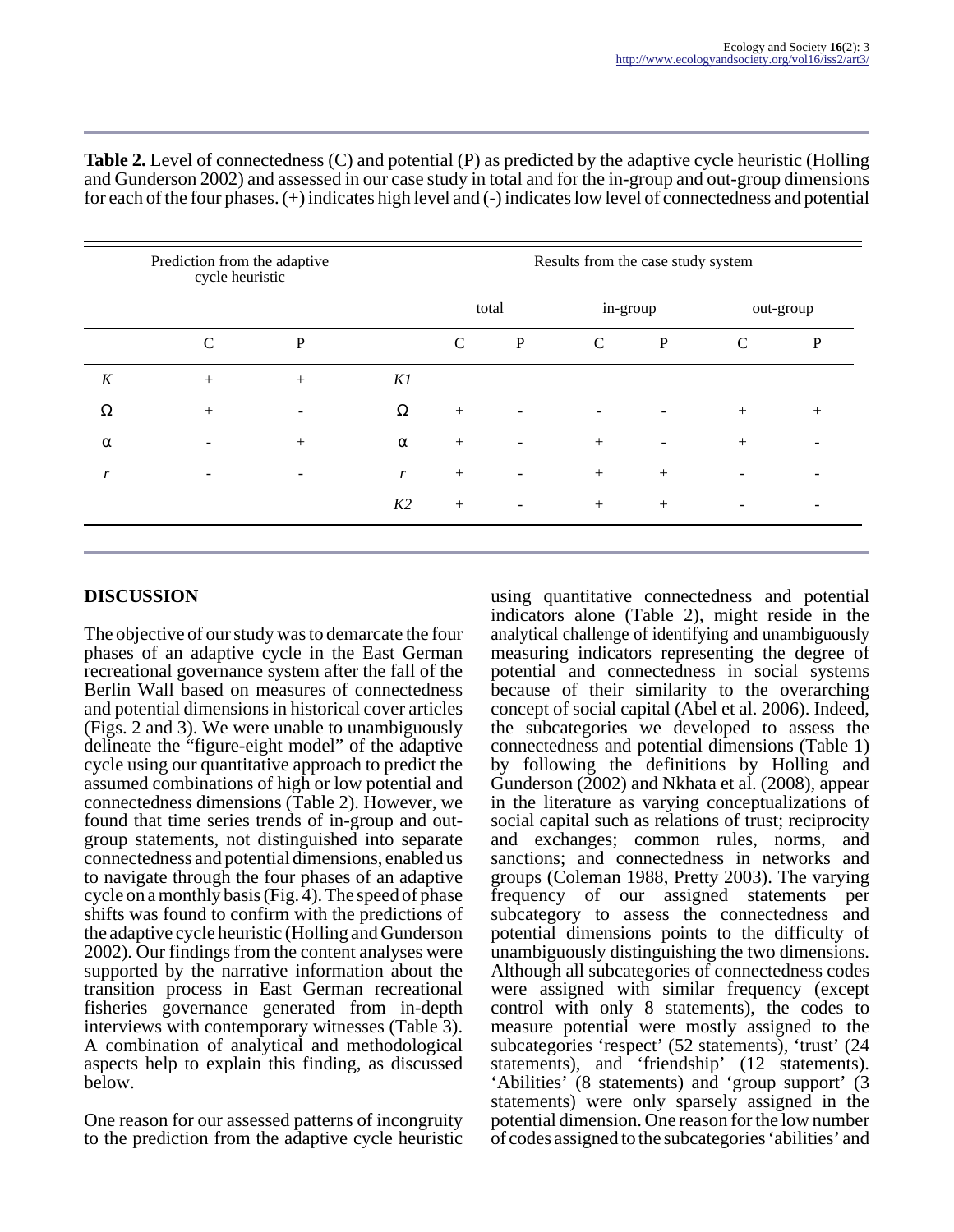**Table 3.** The phases of the adaptive cycle exemplified by East German recreational fisheries governance over the course of 50 years.

| KI       | 1954 – 1989 (35 years): Policy implementation and conservation of central recreational fisheries governance in the<br>former GDR                                          |
|----------|---------------------------------------------------------------------------------------------------------------------------------------------------------------------------|
| $\Omega$ | October 1989 – June 1990 (9 months): Disturbance & policy release of the Kl system                                                                                        |
| $\alpha$ | July 1990 - April 1991 (8 months): Opportunity of change for a new governance approach in East Germany in the<br>reunification process, discussion of policy alternatives |
| r        | April 1991 - October 1992 (18 months): choice of policy plan (pattern of persistence)                                                                                     |
| K2       | From December 1992 on: Implementation of the current governance approach in East Germany with high<br>institutional persistence in comparison with the " $KI$ " status    |
|          |                                                                                                                                                                           |

'group support' within the potential dimension might lie in the challenge of separating them clearly from the 'self-conception' and 'control' subcategories of the connectedness dimension. In future studies, we therefore suggest focusing on the character of relationships such as trust, friendship, and respect to assess potential, and on strength of selfconception in organizational matters and meetings of networks and groups to assess connectedness.

Alternative explanations for our findings might be related to the particular characteristics of our case study. A reason for the low explanatory power of connectedness and potential in our analysis might lie in the exceptional situation of an externally induced disturbance to East German recreational fisheries rather than an internally induced motivation of agents of the governance structure to adapt their system. East German managers likely tried to avoid unintended changes in the governance transition process, which might be reflected by the high level of in-group connectedness revealed in our content analysis of cover articles (Table 2). This characteristic was supported by the fact that East German managers exhibited high capabilities for self-organization to deal with the socio-political and legal challenges in the comparatively minor policy field of recreational fisheries governance after the external and surprising "disturbance" of the German reunification. These people were empowered to largely control the reorganization of recreational fisheries governance and the majority of traditionally thinking, politically influential, and vocal East German managers likely impeded supporters of the West German governance

alternative. These features might explain the low levels of out-group potential and high levels of ingroup connectedness we revealed in the analysis of cover articles (Table 2). The majority of East German fisheries managers seemed to have followed a "controlling strategy" (Holling and Gunderson 2002:52) for dealing with external variability, i.e., resources and knowledge from West Germany, to maintain the customary, centralized Eastern fisheries governance approach. These case characteristics altogether likely increased the clarity of the in-group and out-group dimensions helping to demarcate the four phases of an adaptive governance cycle.

Further limitations of our approach to assess the potential and connectedness dimensions can be traced to the methodology of a quantitative content analysis of newspaper articles. One source of error is the degree of subjectivity that was associated when assigning codes to coding units. We tackled this by using two coders. The average total intercoder reliability of 0.76 was generally high indicating a valid quantification approach (Früh 2007). Another limitation was that the cover articles constituted a single source of information reflecting mainly one perspective, i.e., the one from particular East German recreational fisheries managers in charge of policy decision making who were influential enough to become an author. It is likely that not every opinion was published. As a result of the data availability in monthly published magazines, a single author's opinion in a given year strongly influenced the time series trends in our study. However, the people expressing their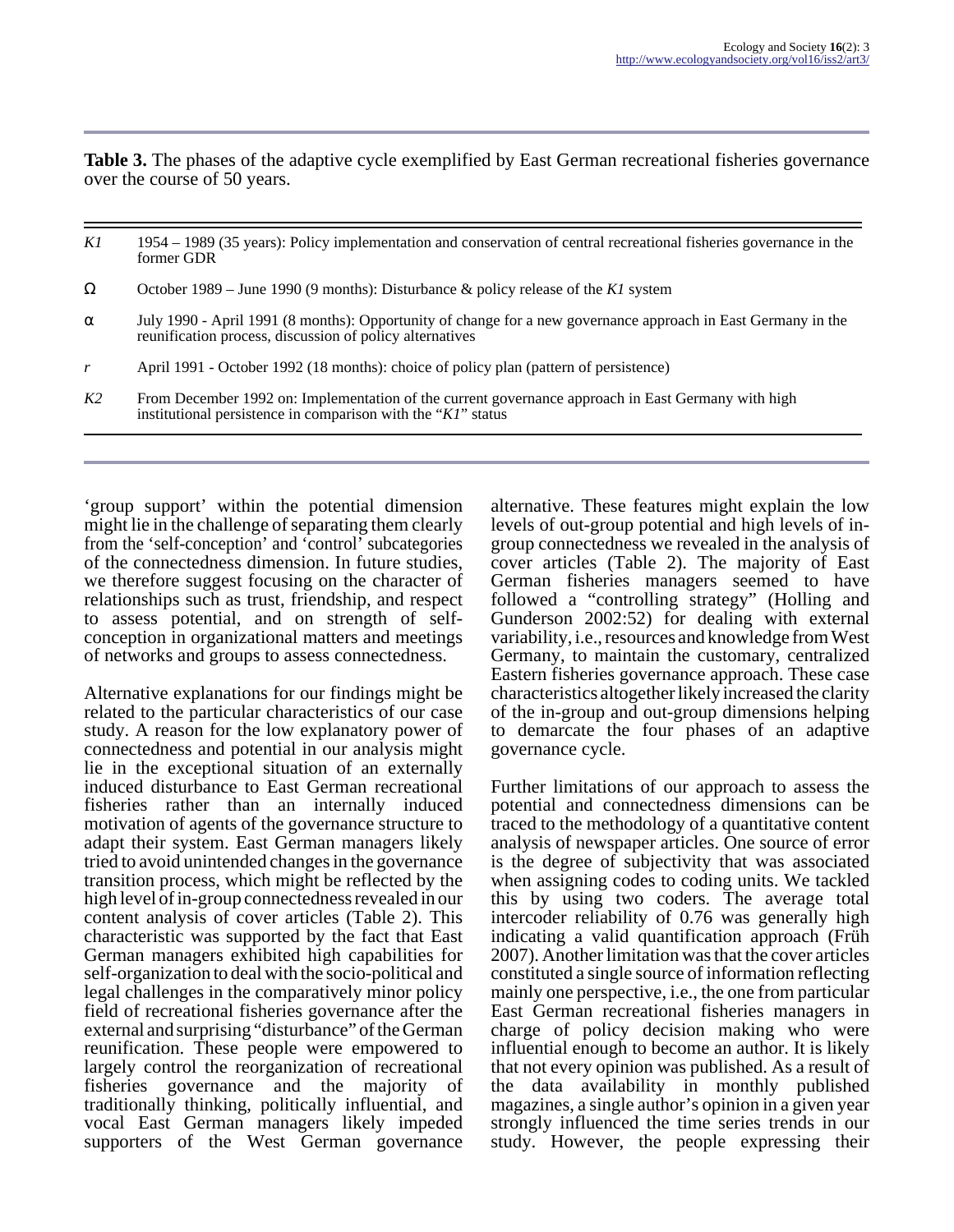opinions in the media were surely key players and in charge of implementing adaptations in East German recreational governance after 1989. Thus, their written material may be perceived as a suitable source for analyzing decision making dynamics in the East German recreational fisheries governance system. Furthermore, our coding system did not distinguish between information about the actual process taking place at a particular point in time and the intended strategies of actors influencing and directing the public discussion in a particular direction. We balanced this bias by conducting interviews, but using other written data sources was difficult because of the lack of information and access to historical documents. Other data indicative of the connectedness dimension such as actual number of meetings, network data analysis of key managers, etc., was thus impossible to generate in the face of the loss of most written documents after 20 years. Such data should be collected or stored when a given transition process is actually happening, as it will help to better assess and quantify the connectedness and potential dimensions in various phases of an adaptive cycle after a system's disturbance.

Facing the above mentioned limitations, the question arises whether an adaptive cycle in the spirit of Holling and Gunderson (2002) actually happened in East German recreational fisheries governance after 1989, because a lack of a cycle would also explain why we were unable to delineate it using connectedness and potential dimensions inferred from our quantitative analysis of cover articles. Based on the information from the interviews and our historical reconstruction of the case, we contend an adaptive cycle did occur in East German recreational fisheries governance in response to the socio-political disturbance caused by the German reunification (Fig. 4, Table 3). However, it is likely that our content analysis captured an underlying adaptive cycle representing shifting communication dynamics between ingroup and out-group relations among different preferences of social groups when negotiating policy changes. This may be interpreted as indicative of a nested "communicative adaptive cycle" within an overarching "governance adaptive cycle." Our data analyses thus may have been less representative of the actual transition and adaptation of the governance system as much as a function of a system's connectedness and potential dimensions.

The clarity of the in-group and out-group dimensions describing the four phases of adaptation in East German recreational fisheries governance (Fig. 4) emphasizes the importance of intergroup relations for social transition processes and for the understanding of reorganization and decision making prior to the choice of a policy plan. Other studies have also emphasized the essential role of people's preferences in policy-decision making processes in cases of implementation of new governance structures (Trosper 2003, Olsson et al. 2004, 2008). Our case study is an example for the persistence of customary governance structures based on managers' preferences after an externally motivated, severe, and rapid system disturbance. Regardless of the outcome of policy decisions in a transition process, i.e., transformation or adaptation of a governance system's characteristics, the general "importance to identify common social values among players of the new system and to empower key stakeholders to participate in decisions that legitimize relationships and interactions of the new regime" (Chapin et al. 2010:247) is acknowledged in frameworks to study transition processes and system's transformation or transition (Adger et al. 2002, Anderies et al. 2004, Folke et al. 2005, Lebel et al. 2006, Olsson et al. 2006, 2008, Walker et al. 2006, Janssen et al. 2007, Biggs et al. 2010, Chapin et al. 2010). Our case study in recreational fisheries governance confirms that identity, norms, and tradition of different social groups play a major role in governance adaptation processes.

Finally, in the context of the importance of studying transition processes in social systems where key actors have the opportunity to change or maintain governance structures in natural resource management (Olsson et al. 2008, Chapin et al. 2010), our empirical finding of high levels of connectedness in all four phases of the adaptive cycle of East German recreational fisheries governance (Table 2) is insightful. The high level of internal control (in-group connectedness) that the East German recreational fisheries managers exerted over external variability and alternative options might have constrained the development of shared abilities, trust, mutual respect, or friendship in intergroup relations with the West Germans (outgroup potential). Thus, despite our inability to demarcate the four phases of the adaptive cycle based on quantitatively measured connectedness and potential dimensions, it still seems valuable to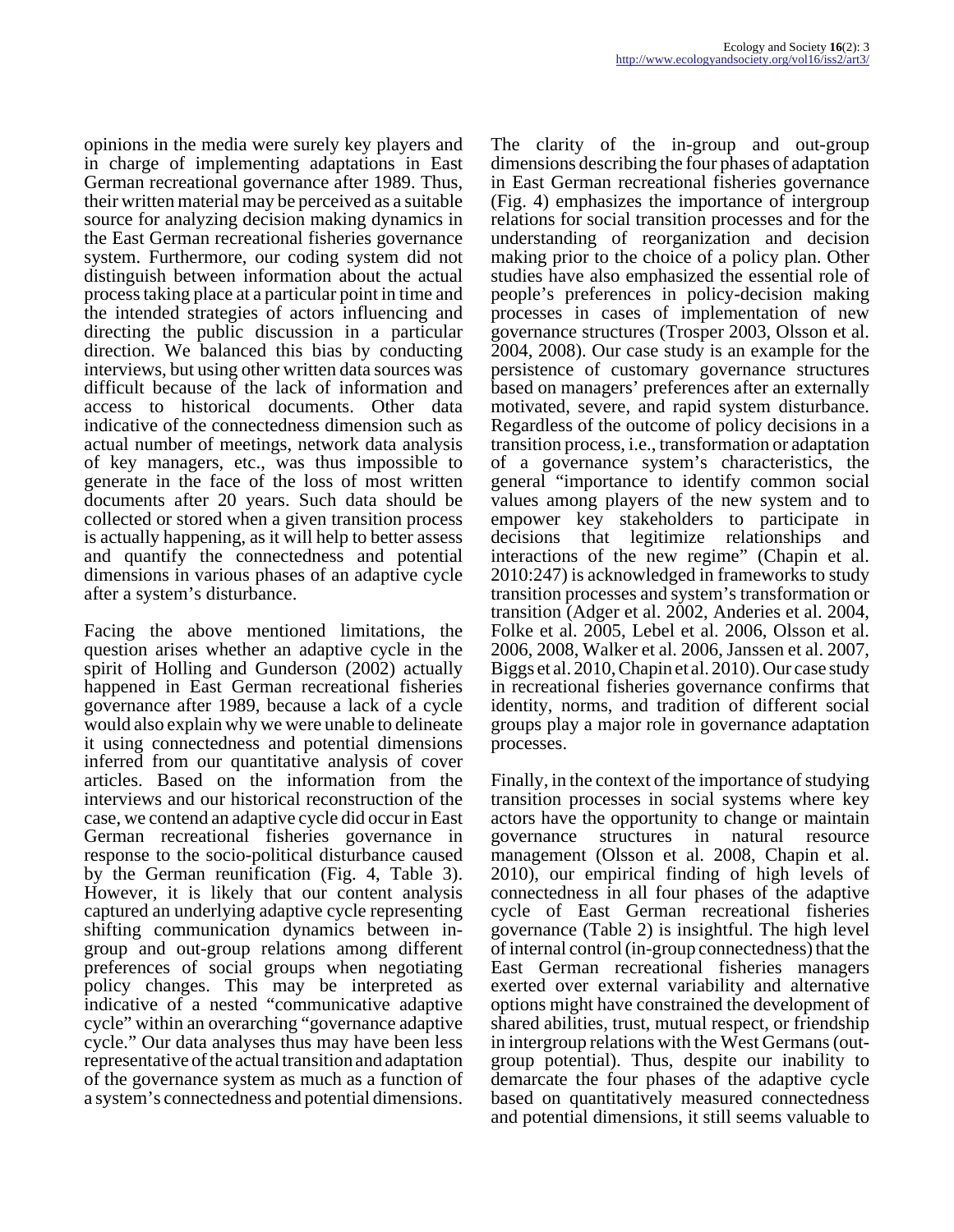distinguish between both dimensions in social systems because it gives insights into the ability of particular social groups to influence the policy decision process for preferred governance approaches (Olsson et al. 2008, Chapin et al. 2010). This idea corresponds with that of Nkhata et al. (2008) who highlighted the importance of both dimensions for analyzing long-term social relationships. Our result of high levels of connectedness in all phases despite disagreement with theoretical predictions of low connectedness levels in  $\alpha$  and  $r$  phases by Holling and Gunderson (2002) are likely explained by the ability of humans to consciously control the future shape of a SES, which is supposed to be a major difference from entirely self-organized processes in ecological systems (Gunderson et al. 2002, Westley et al. 2002).

# **CONCLUSION**

Difficulties with empirically testing the adaptive cycle heuristic in social systems were stressed by Holling and Gunderson (2002) who emphasized that the very general properties of the adaptive cycle are supposed to help to develop frameworks for assessing adaptation and are rather more of a metaphor to interpret events and their causes than a fully developed theory. Based on our difficulties in assessing the predicted levels of connectedness and potential dimensions using quantitative content analysis, we agree with this perspective. Additionally, our results point to the likely importance of social identity and intergroup dynamics for shaping and understanding reorganization and adaptation processes in social systems where distinct groups of people are debating policy choices. However, it is important to remember that our case study focused on recreational fisheries governance and did not involve ecological change and the interaction of ecology and society. Thus, comparisons with previous studies on adaptive cycles in SES (Peterson 2000, Brunk 2002, Cocks 2003, Seixas and Berkes 2003, Allison and Hobbs 2004, Bohensky 2008, González et al. 2008, Beier et al. 2009) are challenging. Nevertheless, we suggests that in cases similar to ours, conceptual refinements of the adaptive cycle heuristic based on disciplinary social science theories, e.g., social identity theory, may help to better understand transition and transformation in social systems (sensu Abel et al. 2006). Future research is needed in terms of development of indicators of connectedness and potential in social systems and how different or similar these dimensions are to the overarching concept of social capital. Overall, we think that the adaptive cycle heuristic remains useful to describe processes of change in social systems and we recommend other applications to social systems to assess the connectedness and potential dimensions based on other data sources than cover articles, e.g., investigation of actual governance change processes and associated indicator variables instead of focusing on published communication dynamics only.

*Responses to this article can be read online at: <http://www.ecologyandsociety.org/vol16/iss2/art3/responses/>*

## **Acknowledgments:**

*Funding for this study was provided through the project Adaptfish granted to RA by the Gottfried-Wilhelm-Leibniz-Community (www.adaptfish.igbberlin.de). The finalization of the project received further funding by the German Ministry for Education and Research (BMBF) within the project "Besatzfisch" (www.besatzfisch.de) in the Program for Social-Ecological Research (grant no. 01UU0907). Julia Rickmann was the second coder and helped with the data collection and analysis. The authors are grateful for insights and comments of Elinor Ostrom, Xavier Basurto, Maja Schlüter, Melf-Hinrich Ehlers, Jes Weigelt, and Cristiana Simão Seixas on earlier versions of this paper. The manuscript also benefited from the excellent comments of three anonymous reviewers.*

## **LITERATURE CITED**

Abel, N., D. H. M. Cumming, and J. M. Anderies. 2006. Collapse and reorganization in socialecological systems: questions, some ideas, and policy implications. *Ecology and Society* 11(1): 17. [online] URL: [http://www.ecologyandsociety.org/vol11/](http://www.ecologyandsociety.org/vol11/iss1/art17/) [iss1/art17/](http://www.ecologyandsociety.org/vol11/iss1/art17/).

Adger, W. N., P. M. Kelly, A. Winkels, L. Q. Huy, and C. Locke. 2002. Migration, remittances, livelihood trajectories, and social resilience. *Ambio* 31(4):358-366.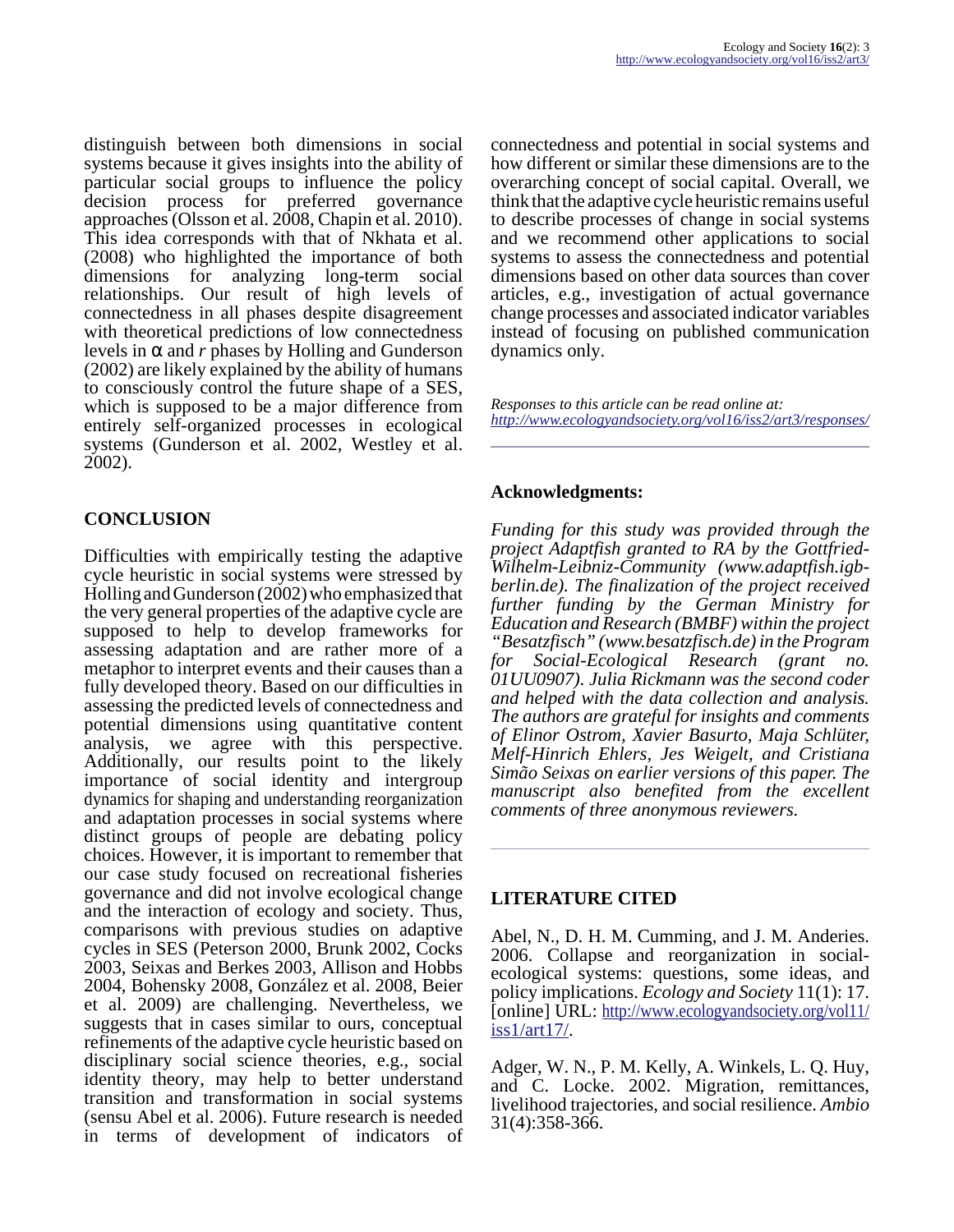Alcorn, J. B., J. Bamba, S. Masiun, I. Natalia, and A. G. Royo. 2003. Keeping ecological resilience afloat in cross-scale turbulence: an indigenous social movement navigates change in Indonesia. Pages 299-327 *in* F. Berkes, J. Colding, and C. Folke, editors. *Navigating social-ecological systems: building resilience for complexity and change.* Cambridge University Press, Cambridge, UK.

Alesina, A., and N. Fuchs-Schündeln. 2007. Goodbye Lenin (or not)? The effect of communism on people's preferences. *American Economic Review* 97(4):1507-1528.

Allison, H. E., and R. J. Hobbs. 2004. Resilience, adaptive capacity, and the "Lock-in Trap" of the Western Australian agricultural region. *Ecology and Society* 9(1): 3. [online] URL: [http://www.ecol](http://www.ecologyandsociety.org/vol9/iss1/art3/) [ogyandsociety.org/vol9/iss1/art3/](http://www.ecologyandsociety.org/vol9/iss1/art3/).

Anderies, J. M., M. A. Janssen, and E. Ostrom. 2004. A framework to analyze the robustness of socialecological systems from an institutional perspective. *Ecology and Society* 9(1): 18. [online] URL: [http://](http://www.ecologyandsociety.org/vol9/iss1/art18/) [www.ecologyandsociety.org/vol9/iss1/art18/](http://www.ecologyandsociety.org/vol9/iss1/art18/).

Arlinghaus, R. 2006. Overcoming human obstacles to conservation of recreational fishery resources, with emphasis on central Europe. *Environmental Conservation* 33(1):46-59.

Arlinghaus, R., T. Mehner, and I. G. Cowx. 2002. Reconciling traditional inland fisheries management and sustainability in industrialized countries, with emphasis on Europe. *Fish and Fisheries* 3 (4):261-316.

Beier, C. M., A. L. Lovecraft, and F. S. Chapin, III. 2009. Growth and collapse of a resource system: an adaptive cycle of change in public lands governance and forest management in Alaska. *Ecology and Society* 14(2): 5. [online] URL: [http://www.ecology](http://www.ecologyandsociety.org/vol14/iss2/art5/) [andsociety.org/vol14/iss2/art5/](http://www.ecologyandsociety.org/vol14/iss2/art5/).

Berkes, F., and C. Folke, editors. 1998. *Linking social and ecological system: management practices and social mechanisms for building resilience.* Cambridge University Press, Cambridge, UK.

Biggs, R., F. R. Westley, and S. R. Carpenter. 2010. Navigating the back loop: fostering social innovation and transformation in ecosystem

management. *Ecology and Society* 15(2): 9. [online] URL: [http://www.ecologyandsociety.org/vol15/iss2/](http://www.ecologyandsociety.org/vol15/iss2/art9/) [art9/.](http://www.ecologyandsociety.org/vol15/iss2/art9/)

Bohensky, E. L. 2008. Discovering resilient pathways for South African water management: two frameworks for a vision. *Ecology and Society* 13(1): 19. [online] URL: [http://www.ecologyandsociety.org/](http://www.ecologyandsociety.org/vol13/iss1/art19/) [vol13/iss1/art19/.](http://www.ecologyandsociety.org/vol13/iss1/art19/)

Brunk, G. G. 2002. Why do societies collapse? A theory based on self-organized criticality. *Journal of Theoretical Politics* 14(2):195-230.

Bunce, M., L. Mee, L. D. Rodwell, and R. Gibb. 2009. Collapse and recovery in a remote small island – a tale of adaptive cycles or downward spirals? *Global Environmental Change* 19  $(2):213-226.$ 

Carpenter, S., B. Walker, J. M. Anderies, and N. Abel. 2001. From metaphor to measurement: resilience of what to what? *Ecosystems* 4 (8):765-781.

Chapin, F. S., III, S. R. Carpenter, G. P. Kofinas, C. Folke, N. Abel, W. C. Clark, P. Olsson, D. M. Stafford Smith, B. Walker, O. R. Young, F. Berkes, R. Biggs, J. M. Grove, R. L. Naylor, E. Pinkerton, W. Steffen, and F. J. Swanson. 2010. Ecosystem stewardship: sustainability strategies for a rapidly changing planet. *Trends in Ecology and Evolution* 25(4):241-249.

Cocks, K. D. 2003. *Deep futures: our prospects for survival.* University of New South Wales Press, Sydney, Australia.

Coleman, J. S. 1988. Social capital in the creation of human capital. *American Journal of Sociology* 94(Supplement):95-120.

Cumming, G. S., and J. Collier. 2005. Change and identity in complex systems. *Ecology and Society*  $10(1)$ : 29. [online] URL: [http://www.ecologyandso](http://www.ecologyandsociety.org/vol10/iss1/art29/) [ciety.org/vol10/iss1/art29/](http://www.ecologyandsociety.org/vol10/iss1/art29/).

Daedlow, K., T. D. Beard, Jr., and R. Arlinghaus. 2011. A property rights-based view on management of inland recreational fisheries: contrasting common and public fishing rights regimes in Germany and the United States. *In* A. Loftus, R. Arlinghaus, T. D. Beard, Jr., editors. *Proceedings of the 5th World Recreational Fishing Conference,*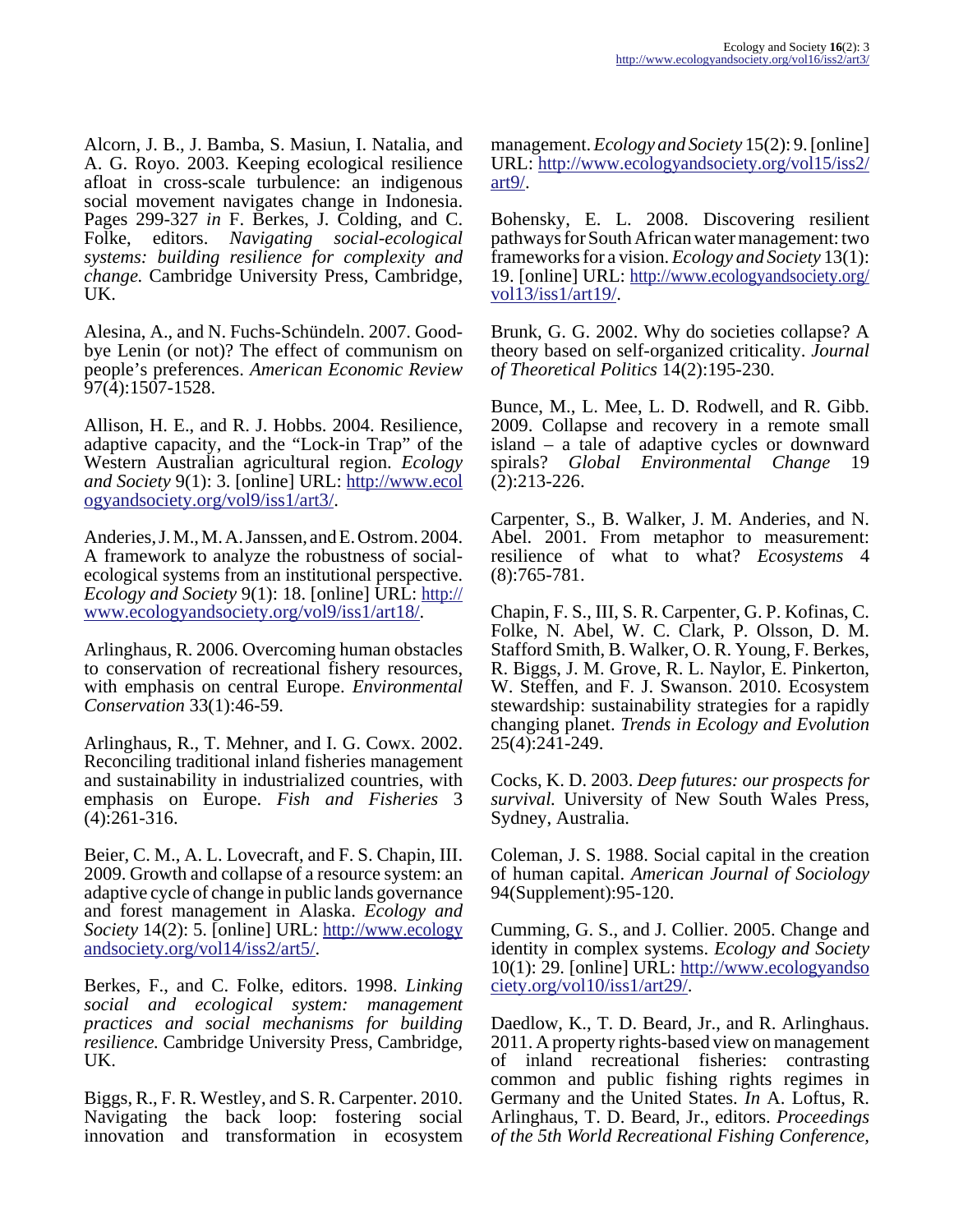American Fisheries Society Symposium, American Fisheries Society, Bethesda, Maryland, USA, *in press*.

Davidson, D. J. 2010. The applicability of the concept of resilience to social systems: some sources of optimism and nagging doubts. *Society & Natural Resources* 23(12):1135-1149.

Deutscher Anglerverband (DAV). 1990. DAV-Info: Zusammenarbeit zwischen dem DAV und dem VDSF entwickelt sich gut. *Fisch und Fang* 6:1.

Deutscher Anglerverband (DAV). 1992. Mitteilungen des Deutschen Anglerverbandes: Standortbestimmung. *Rute und Rolle* 9:1.

Deutscher Anglerverband (DAV). 2004. *Festschrift – 50 Jahre Deutscher Anglerverband. Ein erfolgreiches Kapitel in der Geschichte der deutschen Anglerschaft.* DAV e.V., Berlin, Germany.

Dovidio, J. F., T. Saguy, and N. Shnabel. 2009. Cooperation and conflict within groups: bridging intragroup and intergroup processes. *Journal of Social Issues* 65(2):429-449.

Fischer, R., J. Maes, and M. Schmitt. 2007. Tearing down the 'Wall in the head'? Culture contact between Germans. *International Journal of Intercultural Relations* 31(2):163-179.

Folke, C., T. Hahn, P. Olsson, and J. Norberg. 2005. Adaptive governance of social-ecological systems. *Annual Review of Environment and Resources* 30:441-473.

Ford, D., L. Gadde, H. Hakansson, A. Lundgren, I. Snehota, P. Turnbull, and D. Wilson. 1998. *Managing business relationships.* John Wiley, New York, USA.

Früh, W. 2007. *Inhaltsanalyse.* UVK Verlagsgesellschaft mbH, Konstanz, Germany.

Fuchs-Schündeln, N., and M. Schündeln. 2005. Precautionary savings and self-selection: evidence from the German reunification "experiment." *Quarterly Journal of Economics* 120(3):1085-1120.

Gläser, J., and G. Laudel. 2004. *Experteninterviews und qualitative Inhaltsanalyse als Instrumente rekonstruierender Untersuchungen.* VS Verlag für Sozialwissenschaften, Wiesbaden, Germany.

González, J. A., C. Montes, J. Rodríguez, and W. Tapia. 2008. Rethinking the Galapagos Islands as a complex social-ecological system: implications for conservation and management. *Ecology and Society* 13(2): 13. [online] URL: [http://www.ecologyandso](http://www.ecologyandsociety.org/vol13/iss2/art13/) [ciety.org/vol13/iss2/art13/](http://www.ecologyandsociety.org/vol13/iss2/art13/).

Gunderson, L. H., and C. S. Holling, editors. 2002. *Panarchy: understanding transformations in human and natural systems.* Island Press, Washington, D.C., USA.

Gunderson, L. H., C. S. Holling, and G. D. Peterson. 2002. Surprises and sustainability: cycles of renewal in the Everglades. Pages 315-332 *in* L. H. Gunderson and C. S. Holling, editors. *Panarchy: understanding transformations in human and natural systems.* Island Press, Washington, D.C., USA.

Haase, H. 2000. *Faszination Fisch. Geschichtliches zum Fisch und seinem Fang.* Findling, Neuenhagen, Germany.

Holling, C. S. 1986. The resilience of terrestrial ecosystems; local surprise and global change. Pages 292-317 *in* W. C. Clark and R. E. Munn, editors. *Sustainable development of the biosphere.* Cambridge University Press, Cambridge, UK.

Holling, C. S. 2001. Understanding the complexity of economic, ecological, and social systems. *Ecosystems* 4(5):390-405.

Holling, C. S., and L. H. Gunderson. 2002. Resilience and adaptive cycles. Pages 25-62 *in* L. H. Gunderson and C. S. Holling, editors. *Panarchy: understanding transformations in human and natural systems.* Island Press, Washington, D.C., USA.

Holsti, O. R. 1969. *Content analysis for the social sciences and humanities.* Reading, Massachusetts, USA.

Janssen, M. A., J. M. Anderies, and E. Ostrom. 2007. Robustness of social-ecological systems to spatial and temporal variability. *Society & Natural Resources* 20(4):307-322.

Kessler, T., and S. Hollbach. 2005. Group-based emotions as determinants of ingroup identification. *Journal of Experimental Social Psychology* 41 (6):677-685.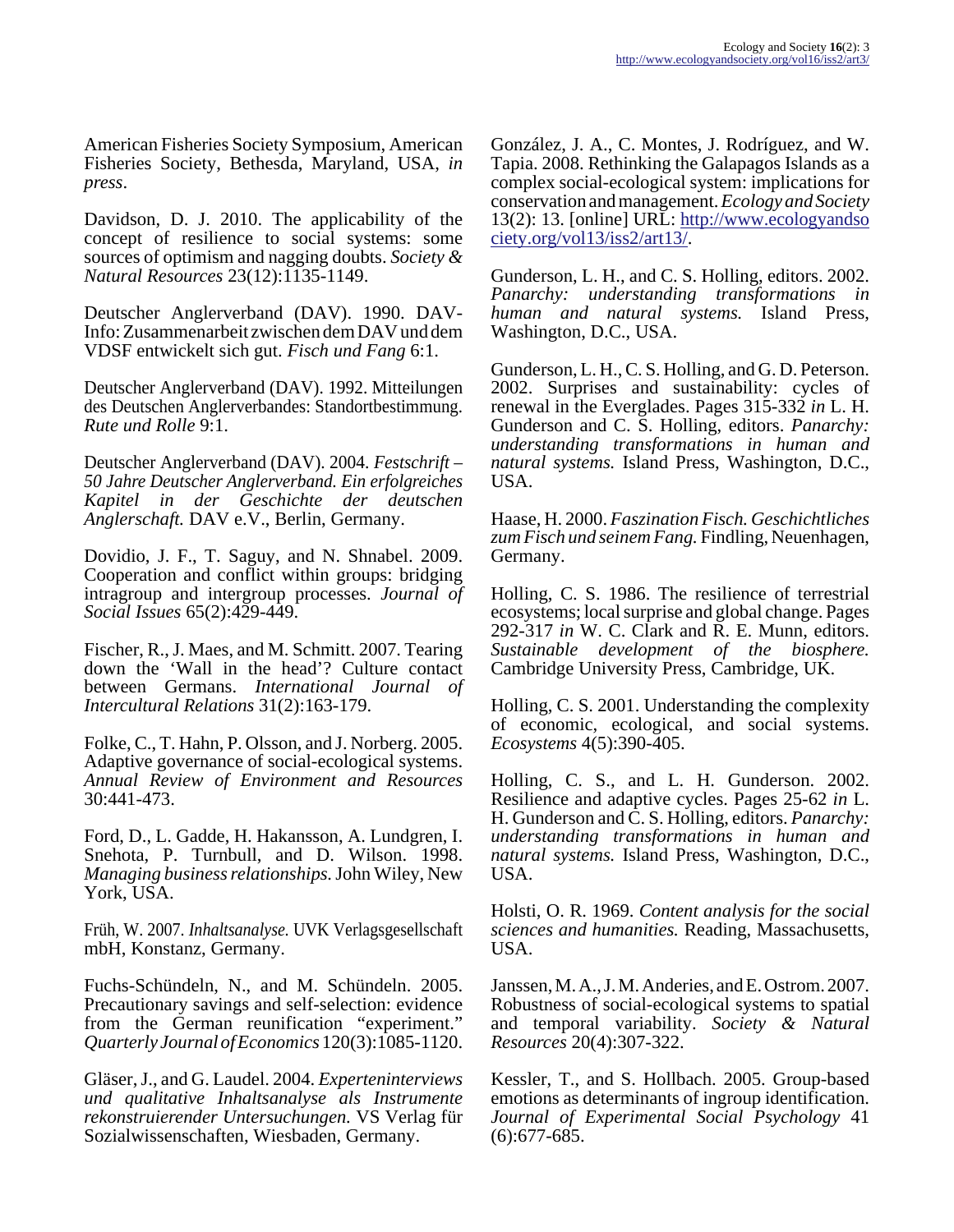Lebel, L., J. M. Anderies, B. Campbell, C. Folke, S. Hatfield-Dodds, T. P. Hughes, and J. Wilson. 2006. Governance and the capacity to manage resilience in regional social-ecological systems. *Ecology and Society* 11(1): 19. [online] URL: [http:](http://www.ecologyandsociety.org/vol11/iss1/art19/) [//www.ecologyandsociety.org/vol11/iss1/art19/.](http://www.ecologyandsociety.org/vol11/iss1/art19/)

Luo, Y. 2002. Building trust in cross-cultural collaborations: towards a contingency perspective. *Journal of Management* 28(5):669-694.

Mau, G., and D. Müller. 1998. Fischereirecht in der Bundesrepublik, Betrachtung der letzten 50 Jahre. Pages 409-412 *in* Verband Deutscher Fischereiverwaltungsbeamter und Fischereiwissenschaftler e. V., editors. *50 Jahre Fischerei in Deutschland 1948-1998*. VDFF, Nürnberg, Germany.

Mikulin, B. 1992. Mitteilungen des Deutschen Anglerverbandes: Präzisierung. *Rute und Rolle* 8:1.

Newton, K. 2007. Social and political trust. Pages 342-361 *in* R. Dalton and H.-D. Klingemann, editors. *The Oxford handbook of political behavior.* Oxford University Press, New York, USA.

Nkhata, A. B., C. M. Breen, and W. A. Freimund. 2008. Resilient social relationships and collaboration in the management of social-ecological systems. *Ecology and Society* 13(1): 2. [online] URL: [http://](http://www.ecologyandsociety.org/vol13/iss1/art2/) [www.ecologyandsociety.org/vol13/iss1/art2/](http://www.ecologyandsociety.org/vol13/iss1/art2/).

Olsson, P., C. Folke, and F. Berkes. 2004. Adaptive comanagement for building resilience in socialecological systems. *Environmental Management* 34  $(1):75-90.$ 

Olsson, P., C. Folke, and T. P. Hughes. 2008. Navigating the transition to ecosystem-based management of the Great Barrier Reef, Australia. *Proceedings of the National Academy of Sciences of the USA* 105(28):9489-9494.

Olsson, P., L. H. Gunderson, S. R. Carpenter, P. Ryan, L. Lebel, C. Folke, and C. S. Holling. 2006. Shooting the rapids: navigating transitions to adaptive governance in social-ecological systems. *Ecology and Society* 11(1): 18. [online] URL: [http:](http://www.ecologyandsociety.org/vol11/iss1/art18/) [//www.ecologyandsociety.org/vol11/iss1/art18/.](http://www.ecologyandsociety.org/vol11/iss1/art18/)

Peterson, G. 2000. Political ecology and ecological resilience: an integration of human and ecological dynamics. *Ecological Economics* 35(3):323-336.

Pretty, J. 2003. Social capital and the collective management of resources. *Science* 302(5652):1912-1914.

Pretty, J., and H. Ward. 2001. Social capital and the environment. *World Development* 29(2):209-227.

Rowley, J. 1999. *Working with social capital.* Department for International Development, London, UK.

Schwandt, B. 1991. DAV-Info: Die Weichen sind gestellt. *Fisch und Fang* 4:1-2.

Seixas, C. S., and F. Berkes. 2003. Dynamics of social-ecological changes in a lagoon fishery in southern Brazil. Pages 271-298 *in* F. Berkes, J. Colding, and C. Folke, editors. *Navigating socialecological systems: building resilience for complexity and change.* Cambridge University Press, Cambridge, UK.

Smit, B., and J. Wandel. 2006. Adaptation, adaptive capacity and vulnerability. *Global Environmental Change* 16(3):282-292.

Tajfel, H. 1982. Social psychology of intergroup relations. *Annual Review of Psychology* 33:1-39.

Tajfel, H., and J. Turner. 1979. An integrative theory of intergroup conflict. Pages 33-47 *in* W. Austin and S. Worchel, editors. *The social psychology of intergroup relations.* Brooks/Cole, Monterey, California, USA.

Trosper, R. L. 2003. Policy transformations in the US forest sector, 1970-2000: implications for sustainable use and resilience. Pages 328-351 *in* F. Berkes, J. Colding, and C. Folke, editors. *Navigating social-ecological systems: building resilience for complexity and change.* Cambridge University Press, Cambridge, UK.

Walker, B. H., L. H. Gunderson, A. P. Kinzig, C. Folke, S. R. Carpenter, and L. Schultz. 2006. A handful of heuristics and some propositions for understanding resilience in social-ecological systems. *Ecology and Society* 11(1): 13. [online] URL: [http://www.ecologyandsociety.org/vol11/iss1/](http://www.ecologyandsociety.org/vol11/iss1/art13/) [art13/.](http://www.ecologyandsociety.org/vol11/iss1/art13/)

Walker, B. H., and R. L. Lawson. 2006. Case studies in resilience: fifteen social-ecological systems across continents and societies. Appendix to the *Ecology and Society* Special Feature *Exploring*